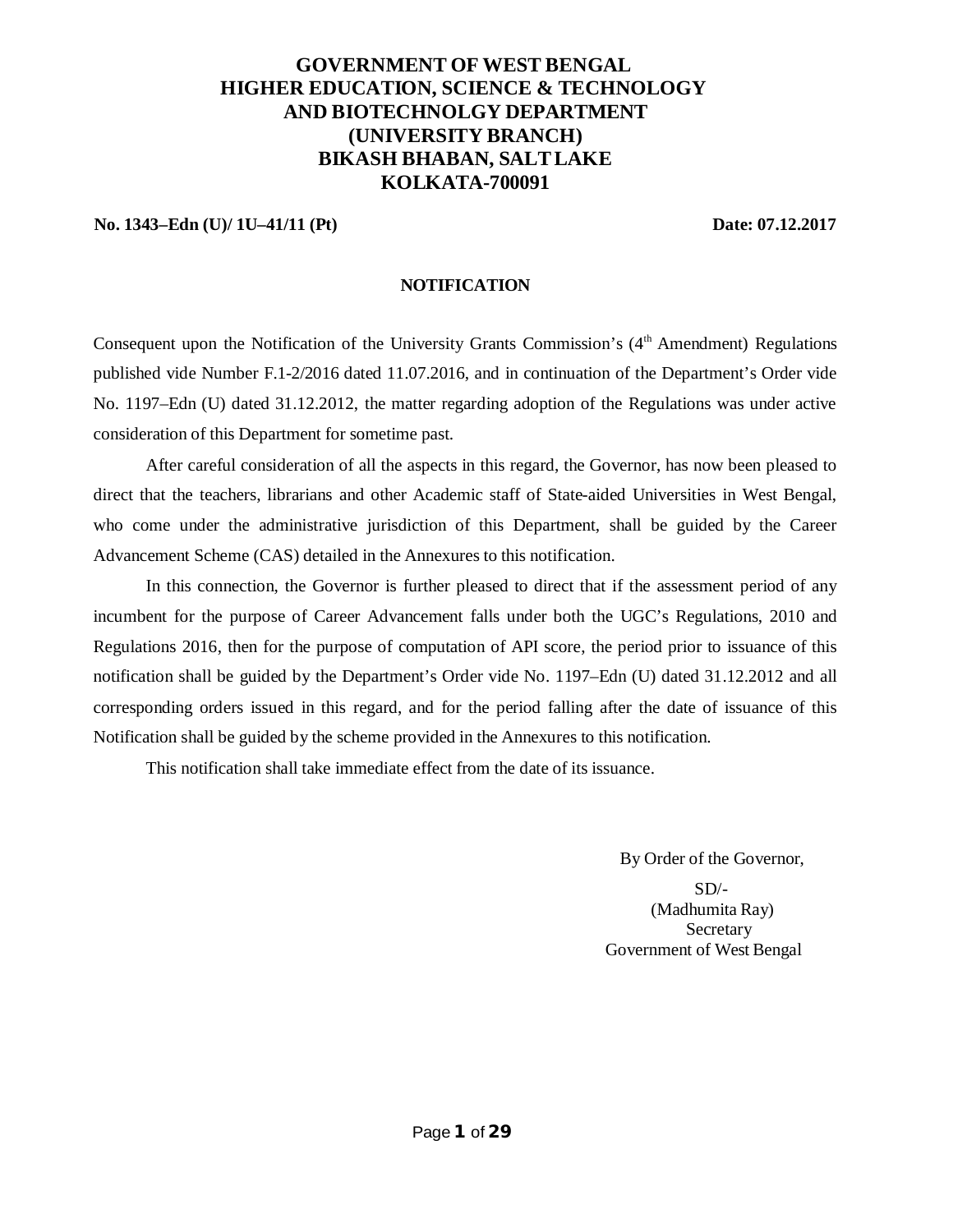**To G.O. No. 1343–Edn (U)/ dated 07.12.2017**

**Guidelines and terms and conditions towards Career Advancement Scheme subject to fulfillment of required API scores as prescribed in the UGC Regulations (4th Amendment) 2016 for the teachers, librarians and other Academic Staff of the State-aided Universities in West Bengal.**

# **APPENDIX – III: TABLE I**

## **(Please refer to UGC notification no. F.1-2/2016 dated 11th July, 2016)**

# **ACADEMIC PERFORMANCE INDICATORS (API) FOR CAREER ADVANCEMENT SCHEME (CAS) PROMOTIONS FOR ASSISTANT PROFESSOR, ASSOCIATE PROFESSOR AND PROFESSOR IN UNIVERSITIES.**

|                            | *Direct Teaching Hours per week |
|----------------------------|---------------------------------|
| <b>Assistant Professor</b> | Iб                              |
| <b>Associate Professor</b> |                                 |
| Professor                  |                                 |

Based on the teacher's self-assessment, API scores are proposed for (a) teaching related activities; domain knowledge; (b) participation in examination and evaluation; and (c) contribution to innovative teaching, new courses etc. The minimum API score required by teachers from this category is different for different levels of promotion. The self- assessment score should be based on objectively verifiable records. It shall be finalized by the screening cum evaluation / selection committee. Universities may detail the activities, in case institutional specificities require, adjust the weightages without changing the minimum total API scores required under this category.

# **CATEGORY I: TEACHING, LEARNING AND EVALUATION RELATED ACTIVITIES**

| Ca<br>teg<br>ory | <b>Nature of</b><br><b>Activity</b>                                   | <b>Assistant Professor</b> |                                                                 | <b>Associate Professor</b> |                                                                  | <b>Professor</b> |                                                                  |
|------------------|-----------------------------------------------------------------------|----------------------------|-----------------------------------------------------------------|----------------------------|------------------------------------------------------------------|------------------|------------------------------------------------------------------|
|                  |                                                                       | Max.                       | Actual<br>Score                                                 | Max                        | <b>Actual Score</b>                                              | Max.             | <b>Actual Score</b>                                              |
| I                | a. Direct<br>Teaching                                                 | 70                         | <b>Actual hours</b><br>spent per<br>academic<br>year $\div 7.5$ | 60                         | <b>Actual hours</b><br>spent per<br>academic year<br>$\div 7.75$ | 60               | <b>Actual hours</b><br>spent per<br>academic year<br>$\div 7.75$ |
|                  | b. Examination<br>duties (question<br>paper setting,<br>Invigilation, | 20                         | <b>Actual hours</b><br>spent per<br>academic<br>year $\div 10$  | 20                         | <b>Actual hours</b><br>spent per<br>academic year<br>$\div 10$   | 10               | <b>Actual hours</b><br>spent per<br>academic year<br>$\div 10$   |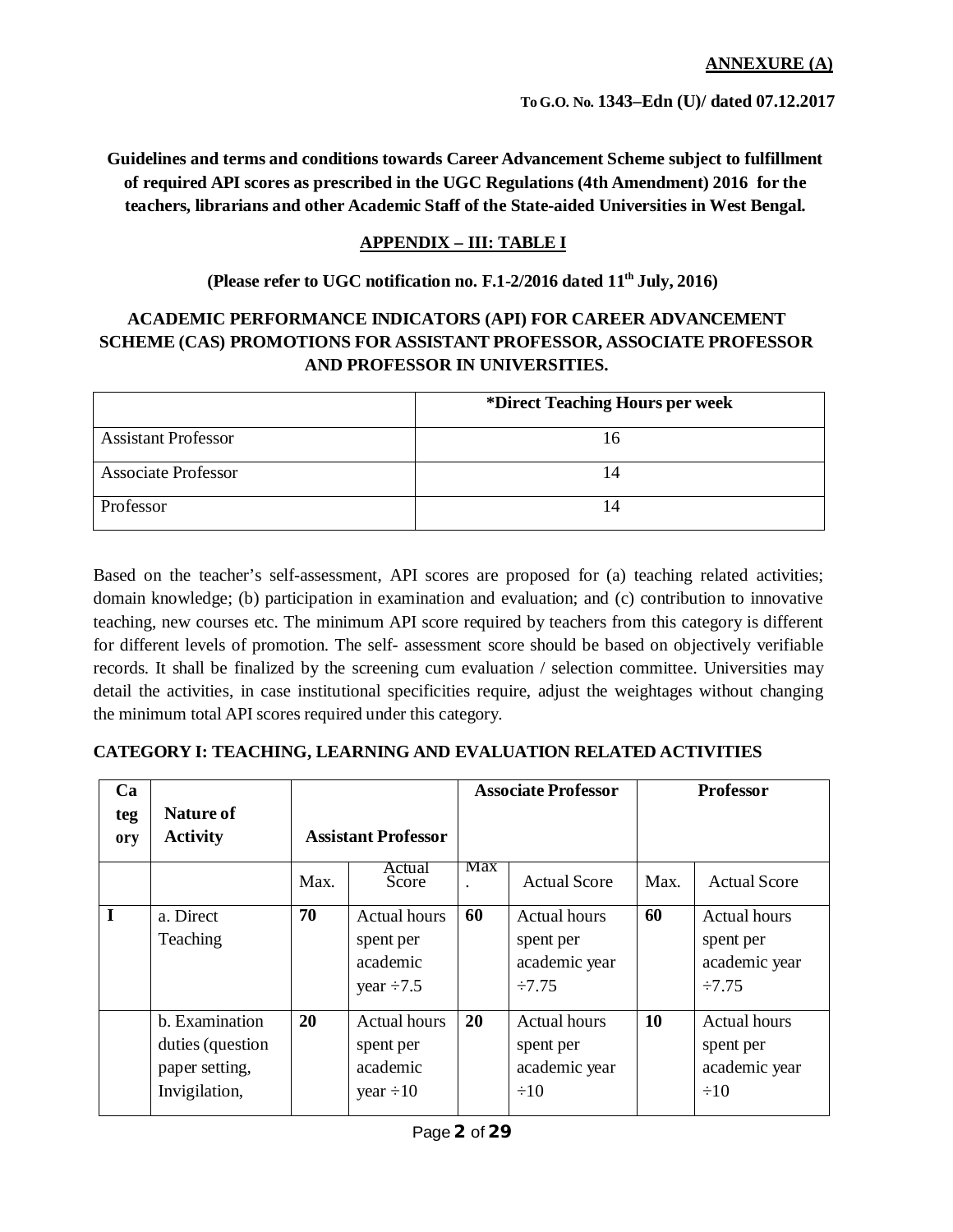| evaluation of<br>answer scripts) as<br>per allotment                                                                         |    |                                                                |    |                                                                |    |                                                                |
|------------------------------------------------------------------------------------------------------------------------------|----|----------------------------------------------------------------|----|----------------------------------------------------------------|----|----------------------------------------------------------------|
| c. Innovative<br>$Teaching -$<br>learning<br>methodologies,<br>updating of<br>subject<br>contents/courses,<br>mentoring etc. | 10 | <b>Actual hours</b><br>spent per<br>academic<br>year $\div 10$ | 15 | <b>Actual hours</b><br>spent per<br>academic year<br>$\div 10$ | 20 | <b>Actual hours</b><br>spent per<br>academic year<br>$\div 10$ |

# **Note:**

1. Direct Teaching 16/14/14 hours per week include the Lectures/Tutorials/Practical /Project Supervision/Field Work. .

2. University may prescribe minimum cut-off, say 75%, below which no scores may be assigned in these sub-categories.

3. In consonance with established academic and teaching traditions, and with a view to reinforcing a student-centric and caring approach the teachers are encouraged to work with students, beyond the structure of classroom teaching. Indicatively, this could entail mentoring, guiding and counseling students. In particular teachers would be the best placed to identify and address the needs of students who may be differently abled, or require assistance to improve their academic performance, or to overcome a disadvantage. There are no prescribed hours for such efforts, measured either in weeks or months, or in the context and calculation of the API scores, these are nevertheless important and significant activities that could be carried out by teachers.

# **CATEGORY II: PROFESSIONAL DEVELOPMENT, CO-CURRICULAR AND EXTENSION ACTIVITIES**

Based on the teacher's self-assessment, Category II API scores are proposed for Professional development, co-curricular and extension activities; and related contributions. The minimum API required by teachers for eligibility for promotion is fixed in Table II (A). A list of items and scores is given below. The self-assessment score should be based on objectively verifiable records and shall be finalized by the screening cum evaluation committee for the promotion of Assistant Professor to higher grades and selection committee for the promotion of Assistant Professor to Associate Professor and Associate Professor to Professor and for direct recruitment of Associate Professor and Professor.

The model table below gives groups of activities and API scores. Universities may detail the activities or, in case institutional specificities require, adjust the weightages without changing the minimum total API score required under this category.

| Catego | <b>Nature of Activity</b>                                                                                                           | <b>Maximum API</b> | Actual                                   |
|--------|-------------------------------------------------------------------------------------------------------------------------------------|--------------------|------------------------------------------|
| ry II  |                                                                                                                                     | <b>Score</b>       | <b>Score</b>                             |
| a.     | Student related co-curricular, extension and field based<br>activities<br>Discipline<br>related co-curricular<br>activities<br>e.g. |                    | Actual<br>hours spent<br>per<br>academic |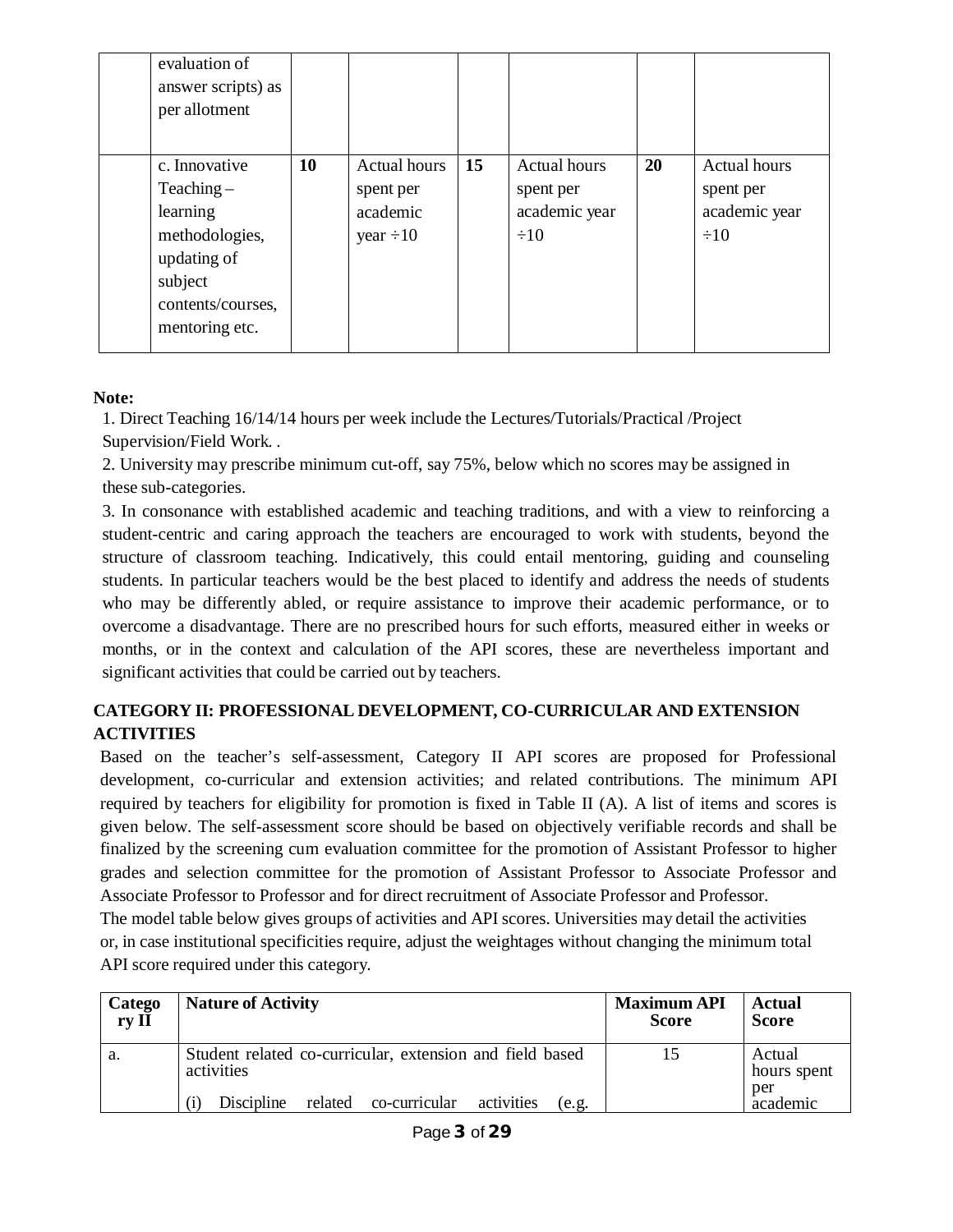|                | remedial classes, career counseling, study visit, student<br>seminar and other events.)<br>(ii) Other co-curricular activities (Cultural, Sports, NSS,<br>$NCC$ etc.)<br>Extension and dissemination activities (public /popular<br>lectures/talks/seminars etc.)                                                                                                                                                                                                                             |    | year $\div 10$                                             |
|----------------|-----------------------------------------------------------------------------------------------------------------------------------------------------------------------------------------------------------------------------------------------------------------------------------------------------------------------------------------------------------------------------------------------------------------------------------------------------------------------------------------------|----|------------------------------------------------------------|
| $\mathbf{b}$ . | Contribution to corporate life and<br>of<br>management<br>the department and institution through participation in<br>and<br>administrative committees<br>academic<br>and<br>responsibilities.<br>i). Administrative responsibility (including as Dean /<br>Principal / Chairperson / Convener / Teacher-in-<br>charge/similar other duties that require regular office hrs<br>for its discharge)<br>(ii). Participation in Board of Studies, Academic and<br><b>Administrative Committees</b> | 15 | Actual<br>hours spent<br>per<br>academic<br>year $\div 10$ |
| $\mathbf{c}$ . | Professional Development activities<br>(such<br><b>as</b><br>participation in seminars, conferences, short term<br>training courses, industrial experience, talks, lectures in<br>refreshers/faculty development courses, dissemination<br>and general articles and any other contribution                                                                                                                                                                                                    | 15 | Actual<br>hours spent<br>per<br>academic<br>year $\div 10$ |

# **CATEGORY-III: RESEARCH AND ACADEMIC CONTRIBUTIONS**

Based on the teacher's self-assessment, API scores are proposed for research and academic contributions. The minimum API scores required for teachers from this category are different for different levels of promotion in universities and colleges. The self-assessment score shall be based on verifiable records and shall be finalized by the screening cum evaluation committee for the promotion of Assistant Professor to higher grades and Selection Committee for the promotion of Assistant Professor to Associate Professor and Associate Professor to Professor and for direct recruitment of Associate Professor and Professor.

| $\sqrt{ \text{at}}$ ego<br>ry | <b>Activity</b>                 | of<br><b>Sciences</b><br>Faculty<br>Engineering / Agriculture /<br><b>Medical / Veterinary Sciences</b> | <b>Faculties</b><br>of<br>Languages<br>Humanities / Arts /<br><b>Social</b><br><b>Sciences</b><br><b>Physical</b><br>Library<br>$\sqrt{ }$<br>education<br><b>Management</b> | <b>Maximum</b> score<br>for University<br>College teacher* |
|-------------------------------|---------------------------------|---------------------------------------------------------------------------------------------------------|------------------------------------------------------------------------------------------------------------------------------------------------------------------------------|------------------------------------------------------------|
| III(A)                        | Researc<br>h Papers<br>publishe | Refereed Journals as notified<br>by the UGC#                                                            | Refereed<br>Journals as<br>notified by the UGC#                                                                                                                              | 25 per Publication                                         |
|                               | $\overline{d}$ in:              | Other<br>Journals<br>Reputed<br><b>as</b><br>notified by the UGC#                                       | <b>Other Reputed Journals</b><br>as notified by the UGC<br>#                                                                                                                 | 10 per Publication                                         |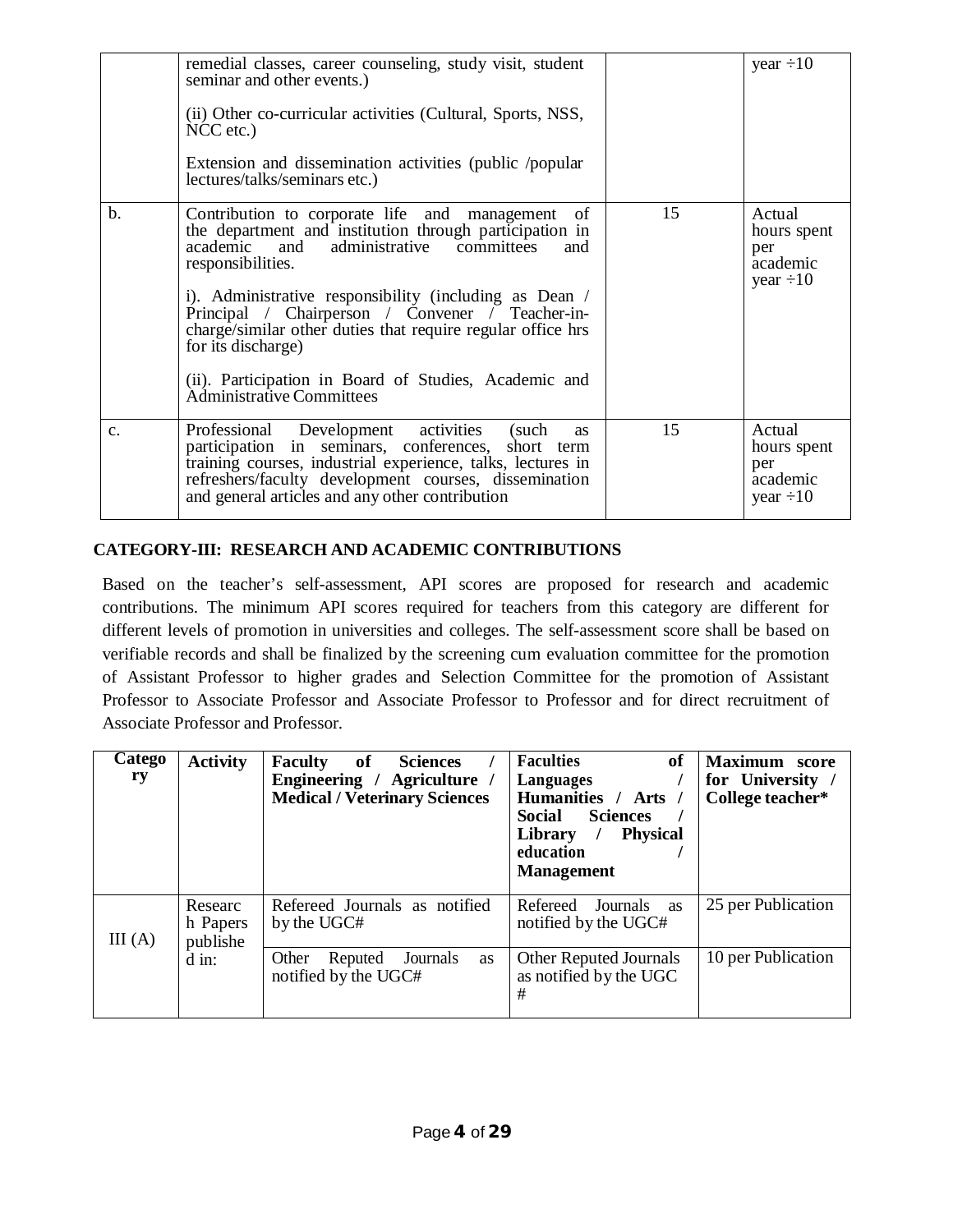| III(B) | Publicati<br>ons<br>other<br>than<br>journal<br>articles<br>(books,<br>chapters<br>in<br>books) | <b>Books</b><br>Text/Reference,<br>International<br>published<br>by<br>Publishers,<br>with ISBN/ISSN<br>number as approved by the<br>University and posted on its<br>website. The List will<br>be<br>intimated to UGC.                                  | Text/Reference, Books<br>published by<br>International<br>Publishers, with<br>ISBN/ISSN number as<br>approved by the<br>University and posted<br>on its website. The List<br>will be intimated to<br>UGC.                                        | 30 per Book for<br>Single Author                                   |
|--------|-------------------------------------------------------------------------------------------------|---------------------------------------------------------------------------------------------------------------------------------------------------------------------------------------------------------------------------------------------------------|--------------------------------------------------------------------------------------------------------------------------------------------------------------------------------------------------------------------------------------------------|--------------------------------------------------------------------|
|        |                                                                                                 | Subject Books, published by<br>National level publishers, with<br><b>ISBN/ISSN</b><br>number<br><b>or</b><br>State/Central<br>Govt.<br>Publications as approved by<br>the University and posted on<br>its website. The List will be<br>intimated to UGC | Subject Books,<br>published by National<br>level publishers, with<br>ISBN/ISSN number or<br>State/Central Govt.<br>Publications as<br>approved by the<br>University and posted<br>on its website. The List<br>will be intimated to<br><b>UGC</b> | 20 per Book for<br>Single Author                                   |
|        |                                                                                                 | Subject Books, published by<br>other local publishers,<br>with<br><b>ISBN/ISSN</b><br>number<br><b>as</b><br>approved by the University and<br>posted on its website. The List<br>will be intimate to UGC                                               | Subject Books,<br>published by other<br>local publishers, with<br>ISBN/ISSN number as<br>approved by the<br>University and posted<br>on its website. The List<br>will be intimate to<br><b>UGC</b>                                               | 15 per Book for<br>Single Author                                   |
|        |                                                                                                 | Chapters in Books, published<br>by National and International<br>level<br>publishers,<br>with<br>ISBN/ISSN<br>number<br>as<br>approved by the University and<br>posted on its website. The List<br>will be intimate to UGC                              | Chapters in Books,<br>published by National<br>and International level<br>publishers, with<br>ISBN/ISSN number as<br>approved by the<br>University and posted<br>on its website. The List<br>will be intimate to<br><b>UGC</b>                   | International-10<br>Chapter<br>per<br>National $-5$ per<br>Chapter |
|        |                                                                                                 |                                                                                                                                                                                                                                                         |                                                                                                                                                                                                                                                  |                                                                    |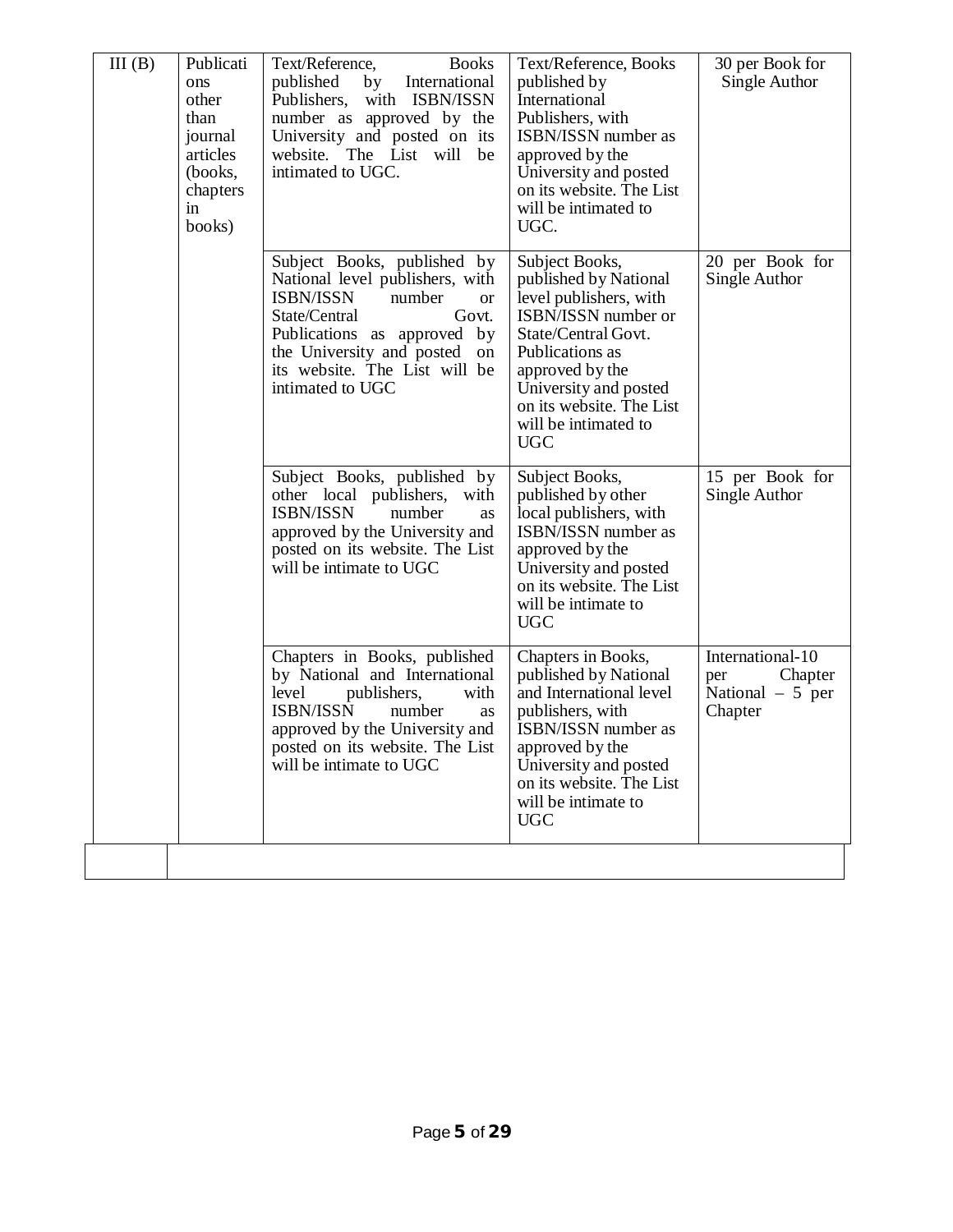| III(C)          |                                                                              | <b>RESEARCH PROJECTS</b>                                                                              |           |                                                                                                                                                                      |                                                                                                                                                                                                                                                              |
|-----------------|------------------------------------------------------------------------------|-------------------------------------------------------------------------------------------------------|-----------|----------------------------------------------------------------------------------------------------------------------------------------------------------------------|--------------------------------------------------------------------------------------------------------------------------------------------------------------------------------------------------------------------------------------------------------------|
|                 |                                                                              | (a) Major Projects with grants<br>above Rs. 30 lakhs                                                  |           | Major Projects with<br>grants above Rs. 5<br>lakhs                                                                                                                   | 20 per Project                                                                                                                                                                                                                                               |
| III (C)<br>(i)  | Sponsore<br>Projects:                                                        | (b) Major Projects with grants<br>above $\overline{R}$ s. 5 lakhs up to $\overline{R}$ s. 30<br>lakhs |           | Major Projects with<br>grants above Rs. 3<br>lakhs up to Rs. 5<br>lakhs                                                                                              | 15 per project                                                                                                                                                                                                                                               |
|                 |                                                                              | (c) Minor Project with grants<br>above Rs. 1 lakh up to Rs.5<br>lakhs                                 |           | Minor Project with<br>grants above Rs. 1<br>lakh up to Rs. 3<br>lakhs                                                                                                | 10 per project                                                                                                                                                                                                                                               |
| III(C)<br>(ii)  | Consulta<br>ncy<br>Projects                                                  | mobilized<br>with<br>Amount<br>a<br>minimum of Rs 10 lakhs                                            |           | mobilized<br>Amount<br>with a minimum of<br>Rs. 2 lakhs                                                                                                              | 10 for every Rs. 10<br>lakhs and Rs. 2 lakhs                                                                                                                                                                                                                 |
| III(C)<br>(iii) | Projects<br>Outcome<br>/ Outputs                                             | transfer<br>Patent/Technology<br>$\sqrt{ }$<br>Product / Process                                      |           | Major<br>Policy<br>document prepared<br>international<br>for<br>bodies<br>like<br>WHO/UNO/UNESC<br>O/UNICEF<br>etc.<br>Central<br><b>State</b><br>Govt./Local Bodies | 30<br>for<br>each<br>International/20<br>for<br>each national level<br>output<br><b>or</b><br>patent.<br>Major<br>policy<br>document<br>οf<br>International bodies<br>30<br>$\equiv$<br>Central<br>Government $-20$ ,<br>State Govt.-10 Local<br>bodies $-5$ |
| $III$ $(D)$     | <b>RESEARCH GUIDANCE</b>                                                     |                                                                                                       |           |                                                                                                                                                                      |                                                                                                                                                                                                                                                              |
| III(D)<br>(i)   | M.Phil.                                                                      | Degree awarded                                                                                        |           | Degree awarded                                                                                                                                                       | 5 per candidate                                                                                                                                                                                                                                              |
| III(D)<br>(ii)  | Ph.D.                                                                        | Degree awarded /<br>Thesis submitted                                                                  | submitted | Degree awarded / Thesis                                                                                                                                              | 15/10 per candidate                                                                                                                                                                                                                                          |
| <b>III E</b>    | Fellowships, Awards and Invited lectures delivered in conferences / seminars |                                                                                                       |           |                                                                                                                                                                      |                                                                                                                                                                                                                                                              |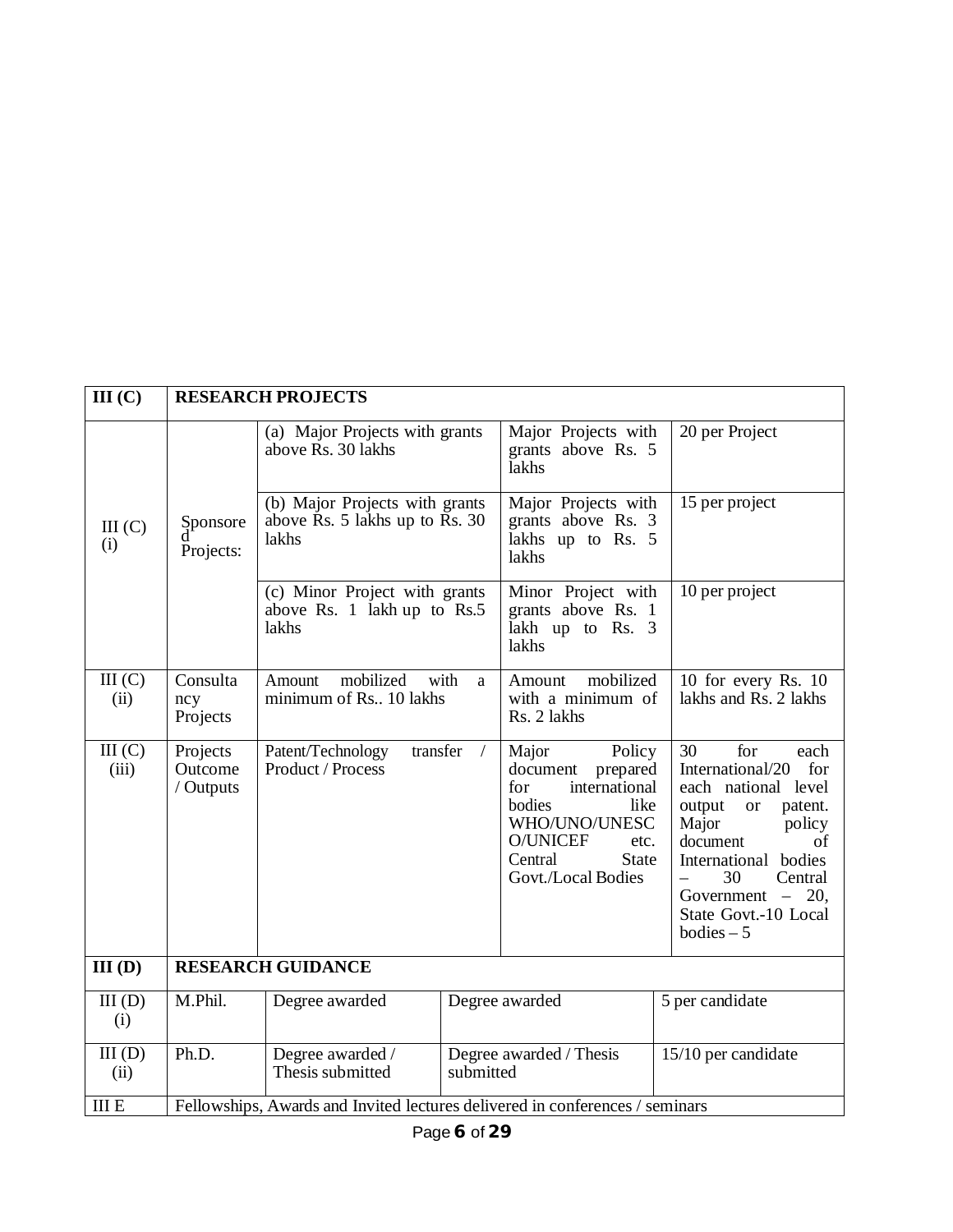| III(E)<br>(i)     | Fellowshi<br><b>International</b><br>Award/Fellowship<br>ps/<br>Awards<br>from academic<br>bodies                               |                                                                | <b>International</b><br>Award/Fellowship from<br>academic<br>bodies/Associations | 15 per award / 15 per<br>Fellowship             |  |
|-------------------|---------------------------------------------------------------------------------------------------------------------------------|----------------------------------------------------------------|----------------------------------------------------------------------------------|-------------------------------------------------|--|
|                   |                                                                                                                                 | <b>National</b><br>Award/Fellowship<br>from academic<br>bodies | <b>National</b><br>Award/Fellowship from<br>academic bodies/<br>Associations     | 10 per award $/ 10$ per<br>Fellowship           |  |
|                   |                                                                                                                                 | State/University<br>level award from<br>academic bodies        | State/University level<br>award from academic<br>bodies/Associations             | 5 per award                                     |  |
| III(E)<br>(ii)    | Invited<br>lectures/<br>papers                                                                                                  | International                                                  | International                                                                    | per lecture /5<br>7<br>per<br>paper presented   |  |
|                   |                                                                                                                                 | National level                                                 | National level                                                                   | 5<br>lecture/3<br>per<br>per<br>paper presented |  |
|                   |                                                                                                                                 | State/University<br>level                                      | State/University level                                                           | 3 per lecture $/2$<br>per<br>paper presented    |  |
|                   | The score under this sub-category shall be restricted to 20% of the minimum fixed for<br>Category III for any assessment period |                                                                |                                                                                  |                                                 |  |
| Ш<br>(E)<br>(iii) |                                                                                                                                 | Development of e-learning delivery process/material            |                                                                                  | 10 per module                                   |  |

\* Wherever relevant to any specific discipline, the API score for paper in refereed journal would be augmented as follows: (i) paper with impact factor less than 1 - by 5 points; (ii) papers with impact factor between 1 and 2 by 10 points; (iii) papers with impact factor between 2 and 5 by 15 points; (iv) papers with impact factor between 5 and 10 by 20 points: (v) papers with impact factor above 10 by 25 points. The API for joint publications shall be calculated in the following manner: Of the total score for the relevant category of publication by the concerned teacher, the First and Principal / corresponding author /supervisor / mentor would share equally 70% of the total points and the remaining 30% would be shared equally by all other authors.

**#** The University shall identify the journals subject-wise through subject expert committees and forward the recommendations to UGC in the format prescribed by UGC for approval of the UGC Standing Committee. The journals approved from this list, by the UGC Standing Committee, shall be included in the "List of Journals" notified by the UGC. The UGC Standing Committee shall give its recommendations within 60 working days of the receipt of the list from the University. The UGC Standing Committee may also, suo-moto; recommend journals for inclusion in the "List of Journals". The clause 6.0.5 (i) will be strictly followed by the University.

#### **APPENDIX - III TABLE - II (A)**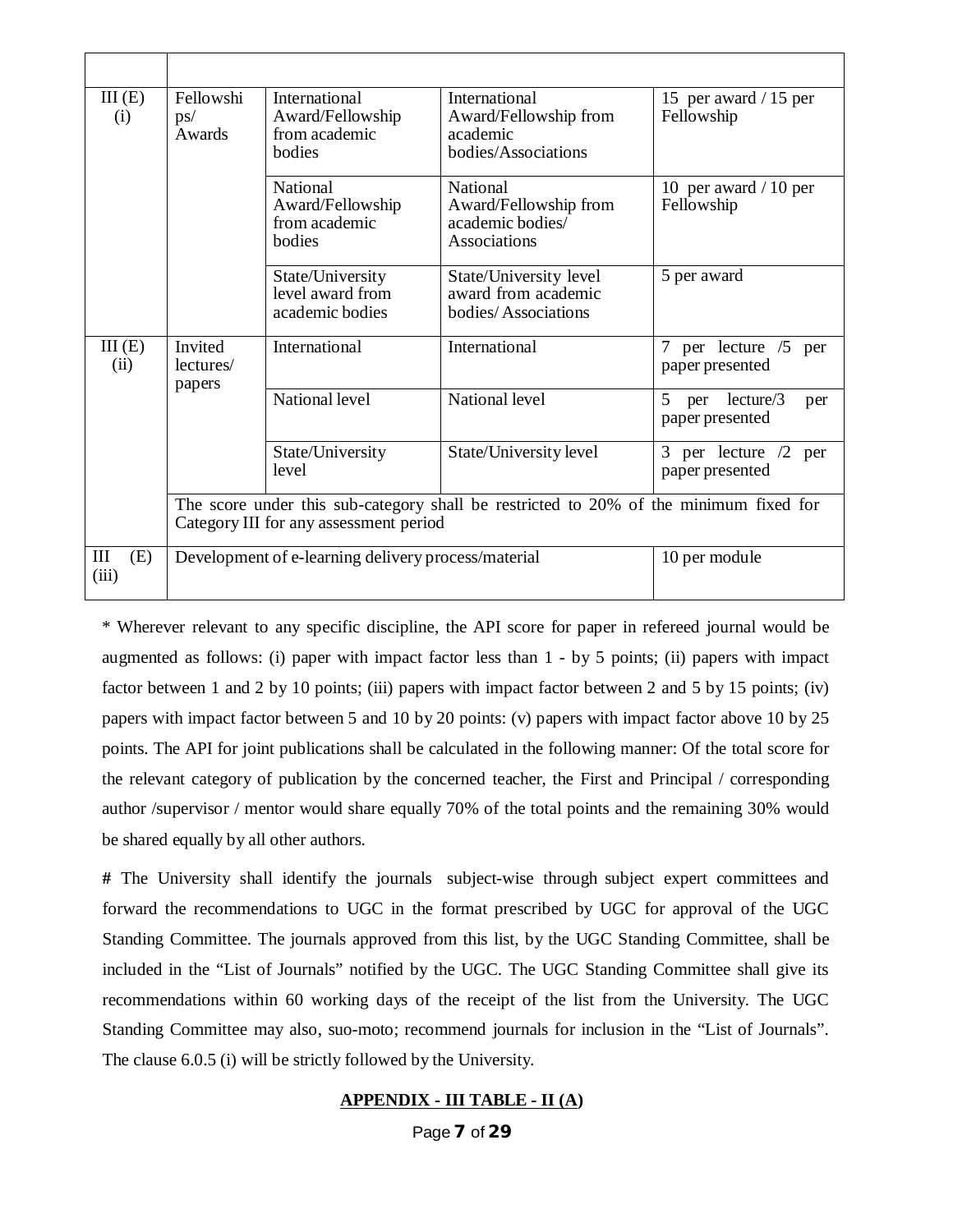#### **MINIMUM APIS AS PROVIDED IN APPENDIX - III TABLE I TO BE APPLIED FOR THE PROMOTION OF TEACHERS UNDER CAREER ADVANCEMENT SCHEME (CAS) IN UNIVERSITY DEPARTMENTS AND WEIGHTAGES FOR EXPERT ASSESSMENT**

| Categ<br>ory        | <b>Activity</b>                 | <b>Assistant</b><br>Professor/<br>equivalent<br>cadres: (Stage 1<br>to Stage 2) | <b>Assistant</b><br>Professor/<br>equivalent<br>cadres:<br>(Stage<br>2 to Stage 3) | <b>Assistant</b><br><b>Professor (Stage</b><br>3)<br>to Assoc.<br>Professor/equiv<br>alent<br>cadres (Stage 4) | <b>Associate</b><br><b>Professor</b><br>(Stage<br>$4)$ to<br>Professor/eq<br>uivalent<br>cadres<br>(Stage 5) |
|---------------------|---------------------------------|---------------------------------------------------------------------------------|------------------------------------------------------------------------------------|----------------------------------------------------------------------------------------------------------------|--------------------------------------------------------------------------------------------------------------|
| $\mathbf I$         | Teaching-                       | 80/Year                                                                         | 80/year                                                                            | $75$ /year                                                                                                     | 70/year                                                                                                      |
|                     | learning,                       |                                                                                 |                                                                                    |                                                                                                                |                                                                                                              |
|                     | Evaluation                      |                                                                                 |                                                                                    |                                                                                                                |                                                                                                              |
|                     | Related                         |                                                                                 |                                                                                    |                                                                                                                |                                                                                                              |
|                     | Activities                      |                                                                                 |                                                                                    |                                                                                                                |                                                                                                              |
| $\mathbf{I}$        | Professional                    | 50/Assessment                                                                   | 50/                                                                                | 50/Assessment                                                                                                  | 50/                                                                                                          |
|                     | Development                     | period                                                                          | Assessment<br>period                                                               | period                                                                                                         | Assessment<br>period                                                                                         |
|                     | and Extension                   |                                                                                 |                                                                                    |                                                                                                                |                                                                                                              |
|                     | activities -                    |                                                                                 |                                                                                    |                                                                                                                |                                                                                                              |
|                     | Minimum                         |                                                                                 |                                                                                    |                                                                                                                |                                                                                                              |
|                     | score required                  |                                                                                 |                                                                                    |                                                                                                                |                                                                                                              |
|                     | to be assessed                  |                                                                                 |                                                                                    |                                                                                                                |                                                                                                              |
| III                 | cumulatively<br>Research<br>and | 20/Assessment                                                                   | 50/                                                                                | 75/                                                                                                            | 100/                                                                                                         |
|                     | Academic                        | period                                                                          | Assessment                                                                         | Assessment                                                                                                     | Assessment                                                                                                   |
|                     | Contributions-                  |                                                                                 | period                                                                             | period                                                                                                         | period                                                                                                       |
|                     | Minimum                         |                                                                                 |                                                                                    |                                                                                                                |                                                                                                              |
|                     | Score required                  |                                                                                 |                                                                                    |                                                                                                                |                                                                                                              |
|                     | to<br>be                        |                                                                                 |                                                                                    |                                                                                                                |                                                                                                              |
|                     | assessed                        |                                                                                 |                                                                                    |                                                                                                                |                                                                                                              |
|                     | cumulatively                    |                                                                                 |                                                                                    |                                                                                                                |                                                                                                              |
| $\mathbf{I}$<br>$+$ | Minimum total                   | 90/Assessment                                                                   | 120/                                                                               | 150/Assessment                                                                                                 | 180/                                                                                                         |
| III                 | <b>API</b><br>score             | period                                                                          | Assessment                                                                         | period                                                                                                         | Assessment                                                                                                   |
|                     | under                           |                                                                                 | period                                                                             |                                                                                                                | period                                                                                                       |
|                     | Categories II                   |                                                                                 |                                                                                    |                                                                                                                |                                                                                                              |
|                     | and III*                        |                                                                                 |                                                                                    |                                                                                                                |                                                                                                              |
| IV                  | Expert                          | Screening                                                                       | Screening                                                                          | Selection                                                                                                      | Selection                                                                                                    |
|                     | Assessment                      | cum                                                                             | cum                                                                                | Committee                                                                                                      | Committee                                                                                                    |
|                     | system                          | evaluation                                                                      | evaluation                                                                         |                                                                                                                |                                                                                                              |
|                     |                                 | committee                                                                       | committee                                                                          |                                                                                                                |                                                                                                              |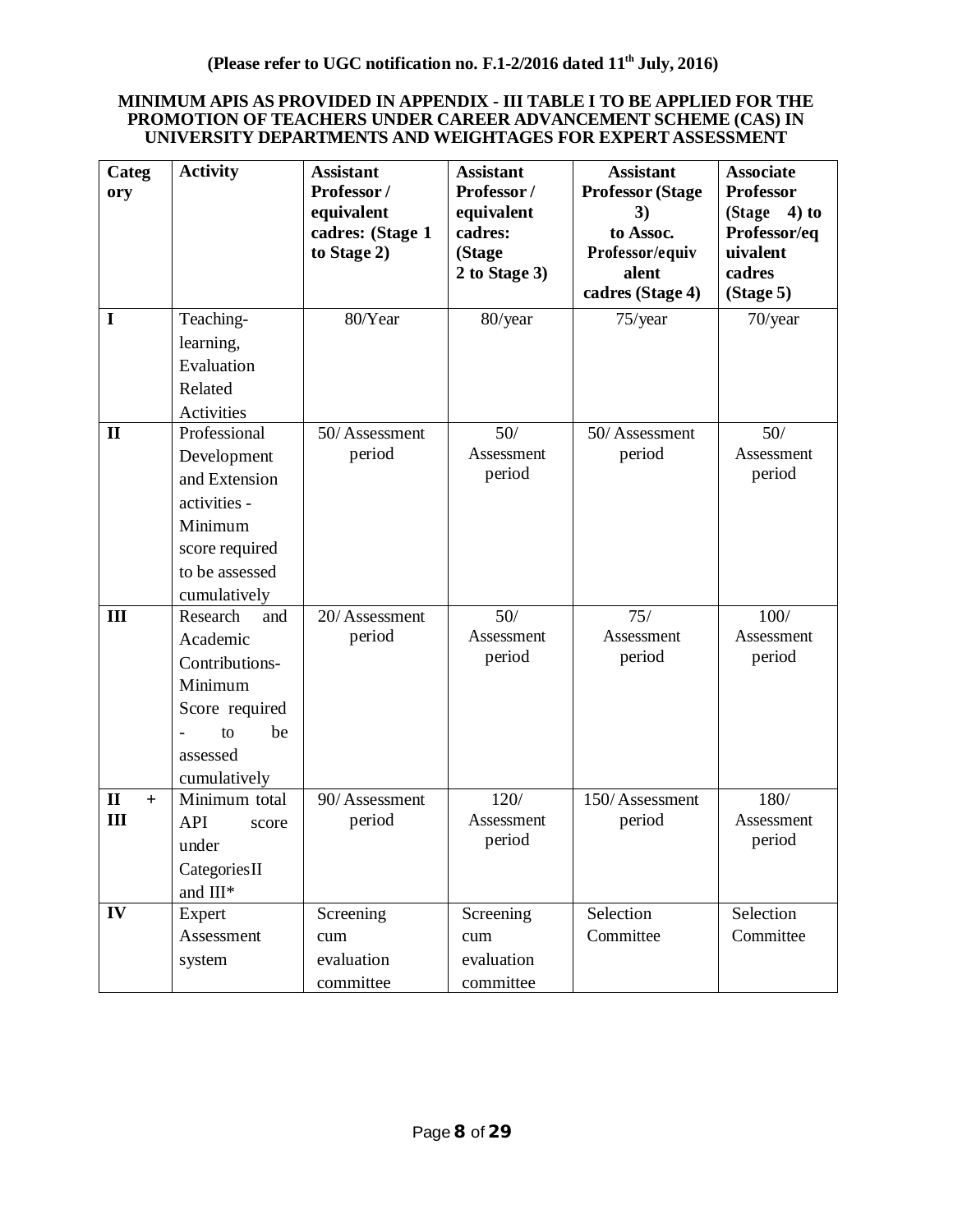| Percentage       | No separate  | No separate  | 30% - Research  | $50%$ -      |
|------------------|--------------|--------------|-----------------|--------------|
| Distribution of  | points.      | points.      | Contribution    | Research     |
| Weightage        | Screening    | Screening    | $50\%$ -        | Contribution |
| Points           | committee to | committee to | Assessment of   | $30\%$ -     |
| in the Expert    | verify API   | verify API   | domain          | Assessment   |
| Assessment       | scores       | scores       | knowledge &     | of domain    |
| (Total)          |              |              | teaching        | knowledge &  |
| weightage $=$    |              |              | practices.      | teaching     |
| 100.             |              |              | 20% - Interview | practices.   |
| Minimum          |              |              | performance     | $20% -$      |
| required         |              |              |                 | Interview    |
| for promotion is |              |              |                 | performance  |
| 50)              |              |              |                 |              |

**\* Teachers may score the balance of points from either Category II or Category III to achieve the minimum score required under Category II + III.**

# **APPENDIX-III - TABLE: III**

# **(Please refer to UGC notification no. F.1-2/2016 dated 11th July, 2016)**

## **MINIMUM ACADEMIC PERFORMANCE AND SERVICE REQUIREMENTS FOR PROMOTION OF TEACHERS IN UNIVERSITIES**

| SI. |                                                                                    | Service requirement                                                                                                                                                                                                                                                                                                                | Minimum Academic Performance Requirements                                                                                                                                                                                                                                                                                    |
|-----|------------------------------------------------------------------------------------|------------------------------------------------------------------------------------------------------------------------------------------------------------------------------------------------------------------------------------------------------------------------------------------------------------------------------------|------------------------------------------------------------------------------------------------------------------------------------------------------------------------------------------------------------------------------------------------------------------------------------------------------------------------------|
| N   | Promotion of                                                                       |                                                                                                                                                                                                                                                                                                                                    | and Screening/Selection Criteria                                                                                                                                                                                                                                                                                             |
| 0.  | Teachers<br>through CAS                                                            |                                                                                                                                                                                                                                                                                                                                    |                                                                                                                                                                                                                                                                                                                              |
| 1.  | <b>Assistant</b><br>Professor/<br>equivalent<br>cadres from<br>Stage 1 to<br>Stage | Assistant Professor in<br>Stage 1 and completed<br>four years of service<br>with Ph.D. or five<br>years of service who<br>are with M.Phil / PG<br>Degree in Professional<br>Courses such as LLM,<br>M.Tech, M.V.Sc.,<br>M.D., or six years of<br>service who are without<br>Ph.D/<br>M.Phil / PG Degree in<br>Professional courses | (i) Minimum cumulative API Score using PBAS<br>scoring proforma developed by the UGC as per the<br>norms provided in Table II (A).<br>Orientation and one Refresher<br>$(ii)$ ne<br>course/ Research Methodology Course of 2/3<br>weeks duration.<br>(iii) Screening cum Verification process for<br>recommending promotion. |
| 2.  | Assistant                                                                          | <b>Assistant Professor</b>                                                                                                                                                                                                                                                                                                         | (i) Minimum cumulative API scores using the                                                                                                                                                                                                                                                                                  |
|     | Professor/equi                                                                     | with completed service                                                                                                                                                                                                                                                                                                             | PBAS scoring Proforma developed by the UGC as                                                                                                                                                                                                                                                                                |
|     | valent                                                                             | of five years in Stage 2.                                                                                                                                                                                                                                                                                                          | per the norms provided                                                                                                                                                                                                                                                                                                       |
|     | cadres from                                                                        |                                                                                                                                                                                                                                                                                                                                    | in Table $II(A)$                                                                                                                                                                                                                                                                                                             |
|     | Stage 2 to                                                                         |                                                                                                                                                                                                                                                                                                                                    | (ii) One course / programme from among the                                                                                                                                                                                                                                                                                   |
|     | Stage 3                                                                            |                                                                                                                                                                                                                                                                                                                                    | categories of refresher courses, methodology                                                                                                                                                                                                                                                                                 |
|     |                                                                                    |                                                                                                                                                                                                                                                                                                                                    | workshops, Training, Teaching-Learning-                                                                                                                                                                                                                                                                                      |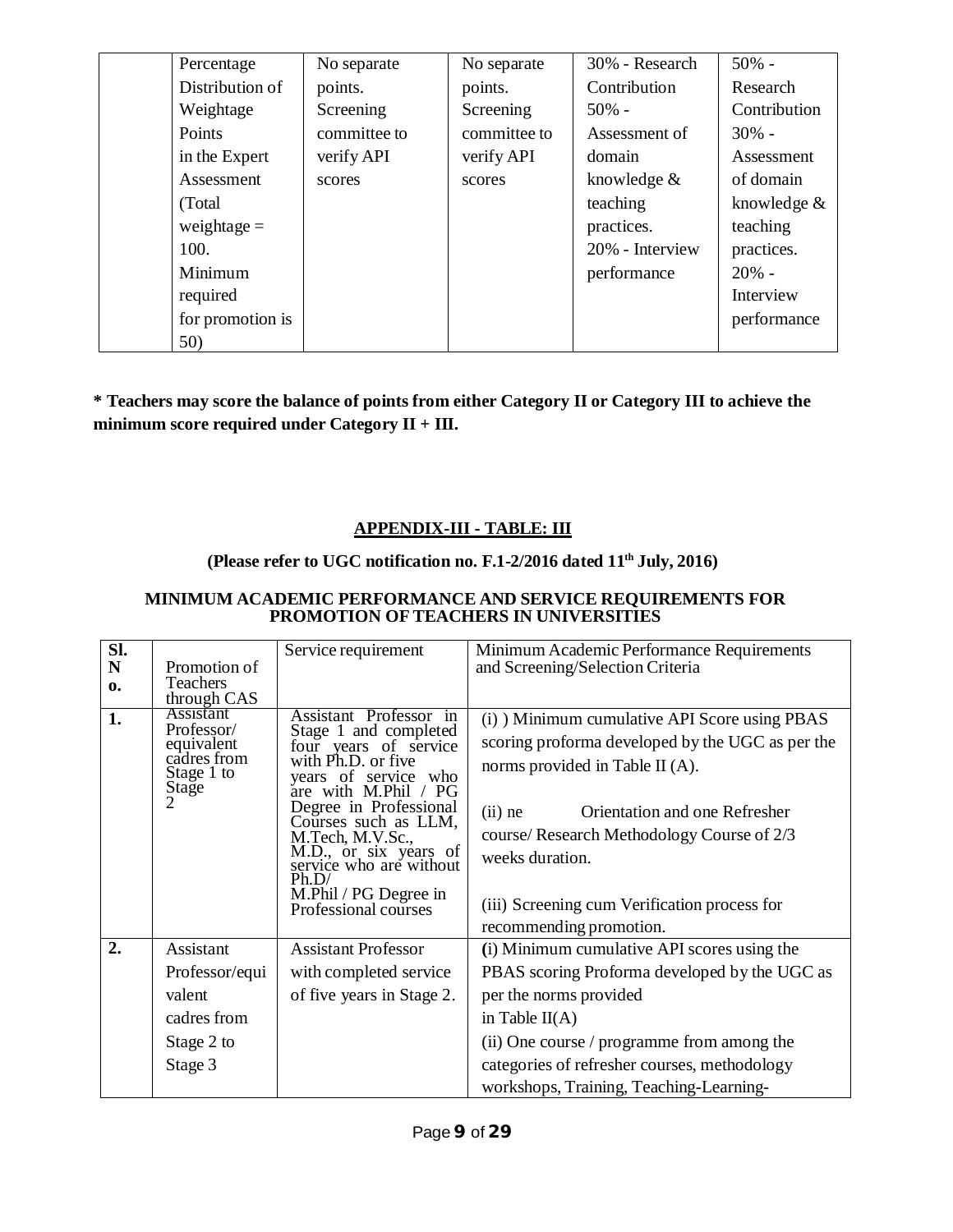|    |                 |                             | Evaluation Technology Programmes, Soft                |
|----|-----------------|-----------------------------|-------------------------------------------------------|
|    |                 |                             | Skills development Programmes and Faculty             |
|    |                 |                             | Development Programmes of 2/3 week duration.          |
|    |                 |                             | (iii) Screening cum Verification process for          |
|    |                 |                             | recommending promotion.                               |
| 3. | Assistant       | <b>Assistant Professors</b> | (i) ) Minimum cumulative API scores using the         |
|    | Professor       | with three years of         | PBAS scoring Proforma developed by the UGC as         |
|    | (Stage          | completed service in        | per the norms provided in Table II (A).               |
|    | $3)$ to         | Stage 3.                    | (ii) At least three publications in the entire period |
|    | Associate       |                             | as Assistant Professor (twelve years). However, in    |
|    | Professor       |                             | the case of College teachers, an exemption of one     |
|    | (Stage          |                             | publication may be given to M. Phil holders and       |
|    | 4)              |                             | an exemption of two publications may be given to      |
|    |                 |                             | Ph.D. holders.                                        |
|    |                 |                             | (iii) One course / programme from among the           |
|    |                 |                             | categories of methodology workshops, Training,        |
|    |                 |                             | Teaching-Learning -Evaluation                         |
|    |                 |                             | Technology Programmes, Soft Skills development        |
|    |                 |                             | Programmes and Faculty Development                    |
|    |                 |                             | Programmes of minimum one week duration.              |
|    |                 |                             | (iv) A selection committee process as stipulated      |
|    |                 |                             | in the regulation and in Tables $II(A)$ .             |
| 4. | Associate       | <b>Associate Professor</b>  | (i)Minimum cumulative API scores using the            |
|    | Professor       | with three years of         | PBAS scoring Proforma developed by the UGC as         |
|    | (Stage          | completed service in        | per the norms provided in Table II (A). Teachers      |
|    | 4) to Professor | Stage 4.                    | may combine two assessment                            |
|    | (Stage 5)       |                             | Periods (in Stages 2 and 3) to achieve minimum        |
|    |                 |                             | API scores, if required.                              |
|    |                 |                             | (ii) A minimum of five publications since the         |
|    |                 |                             | period that the teacher is placed in stage 3.         |
|    |                 |                             | (iii) A selection committee process as stipulated in  |
|    |                 |                             | the regulation and in Tables II (A).                  |

# **APPENDIX- III TABLE VII**

**(Please refer to UGC notification no. F.1-2/2016 dated 11th July, 2016)**

# **ACADEMIC PERFORMANCE INDICATORS (API) FOR PROMOTIONS OF ASSISTANT LIBRARIAN IN UNIVERSITIES FOR LIBRARIAN UNDER CAREER ADVANCEMENT SCHEME (CAS) OF DEPUTY LIBRARIAN AND LIBRARIAN IN UNIVERSITIES.**

**Direct Work load and weightage to be given to different levels of Librarians**

|                                                     | week | Direct working hours per   Direct working hours per week |
|-----------------------------------------------------|------|----------------------------------------------------------|
| <b>Assistant Librarian/ University</b><br>Librarian | 40   | l OC                                                     |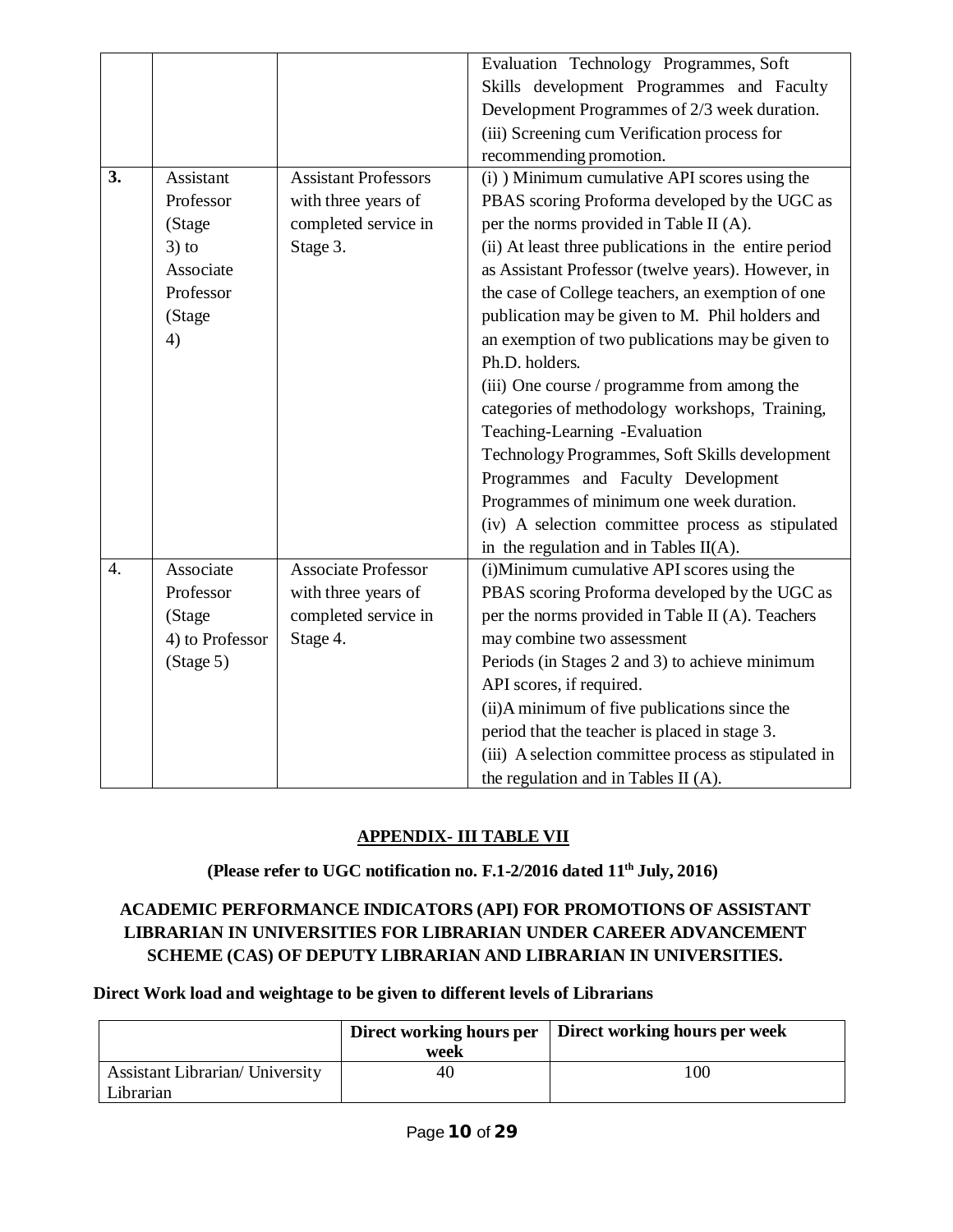| $\bullet$<br>$\overline{\phantom{a}}$<br>ubrarian<br>Jeputy<br>レーレ<br>__________ | $\Lambda$ *                        | M<br>, v |
|----------------------------------------------------------------------------------|------------------------------------|----------|
| $T$ $'1$<br>rarıan                                                               | O <sub>2</sub><br>$\cap$<br>ں ہے ت | ου       |

**Based on the Librarian Cadre's self-assessment, API scores are proposed for (a) Library resources** organization and maintenance of books, journals, reports, Development, organization and management of e-resources; User awareness and instruction programmes, (b) ICT and other new technologies' application for upgradation of library services and

(c) Additional services such as extending library facilities on holidays, shelf order maintenance, library user manual, building and extending institutional library facilities to outsiders through external membership norms. The minimum API score required by Library Personnel from this category is different for different levels of promotion. The self assessment score should be based on objectively verifiable records. It shall be finalized by the screening cum evaluation / selection committee. Universities may detail the activities, in case institutional specificities require, adjust the weightages without changing the minimum total API scores required under this category.

**\*Hours spent on administrative responsibilities, innovation, upgradation of services, extension services etc.**

| <b>Nature of Activity</b>                                                    | <b>Univ. Assistant</b><br>Librarian/College<br>Librarian |                               | <b>Deputy</b><br>Librarian |                               | Librarian            |                               |
|------------------------------------------------------------------------------|----------------------------------------------------------|-------------------------------|----------------------------|-------------------------------|----------------------|-------------------------------|
|                                                                              | Max.<br><b>Score</b>                                     | <b>Actual</b><br><b>Score</b> | <b>Max</b>                 | <b>Actual</b><br><b>Score</b> | Max.<br><b>Score</b> | <b>Actual</b><br><b>Score</b> |
|                                                                              |                                                          |                               | <b>Scor</b>                |                               |                      |                               |
|                                                                              |                                                          |                               | e                          |                               |                      |                               |
| a) Library resources organization                                            | 70                                                       | Actual                        | 60                         | Actual                        | 55                   | Actual                        |
| and maintenance of books, journals,<br>reports; Provision of library reader- |                                                          | Score                         |                            | Score                         |                      | Score                         |
| services, literature retrieval services to                                   |                                                          | (Actual                       |                            | (Actual                       |                      | (Actual                       |
| researchers and analysis of reports;                                         |                                                          | hours                         |                            | hours                         |                      | hours spent                   |
| Provision of assistance to the                                               |                                                          | spent per                     |                            | spent<br>per                  |                      | per                           |
| departments of University/College                                            |                                                          | Academic                      |                            | Academic                      |                      | Academic                      |
| with the required inputs for preparing<br>reports, manuals and related       |                                                          | Year $\div 20$ )              |                            | Year $\div 20$ )              |                      | Year $\div 20$ )              |
| documents; Assistance towards                                                |                                                          |                               |                            |                               |                      |                               |
| updating institutional website with                                          |                                                          |                               |                            |                               |                      |                               |
| activity related information and for                                         |                                                          |                               |                            |                               |                      |                               |
| bringing out institutional Newsletters,                                      |                                                          |                               |                            |                               |                      |                               |
| $etc. (40$ Points)                                                           |                                                          |                               |                            |                               |                      |                               |

# **CATEGORY I: PROCUREMENT, ORGANIZATION, AND DELIVERY OF KNOWLEDGE AND INFORMATION THROUGH LIBRARY SERVICES**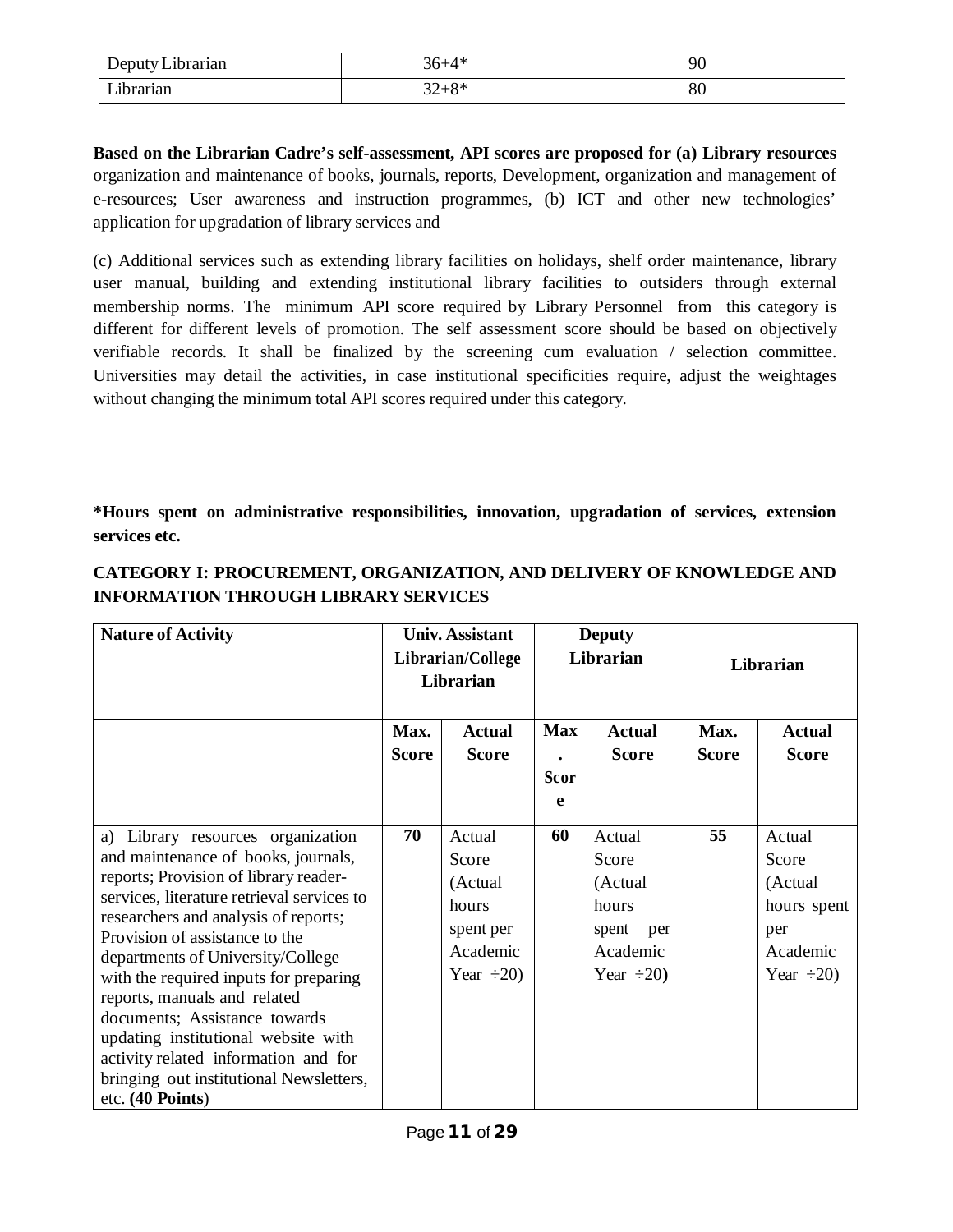| Development, organization and<br>management of e-resources including<br>their accessibility over<br>Intranet/Internet, digitization of library<br>resources, e-delivery of information,<br>etc.<br>$(15$ Points)<br>User awareness and instruction<br>programmes (Orientation lectures,<br>users' training in the use of library<br>services as e-resources, OPAC;<br>knowledge resources user promotion<br>programmes like organizing book<br>exhibitions, other interactive latest<br>learning resources, etc. (15 Points) |                 |                                                                                  |                 |                                                                                     |                 |                                                                                  |
|------------------------------------------------------------------------------------------------------------------------------------------------------------------------------------------------------------------------------------------------------------------------------------------------------------------------------------------------------------------------------------------------------------------------------------------------------------------------------------------------------------------------------|-----------------|----------------------------------------------------------------------------------|-----------------|-------------------------------------------------------------------------------------|-----------------|----------------------------------------------------------------------------------|
| b) ICT and other new technologies'<br>for<br>upgradation<br>application<br>of<br>library services such as automation<br>of<br>catalogue,<br>learning<br>resources<br>functions,<br>procurement<br>circulation<br>including<br>operations<br>membership<br>records, serial subscription system,<br>reference and information services,<br>library security (technology based<br>methods such as RFID, CCTV),<br>development of library management<br>tools(software), Intranet management                                     | 15              | Actual<br>Score<br>(Actual<br>hours<br>spent per<br>Academic<br>Year $\div 10$ ) | 15              | Actual<br>Score<br>(Actual<br>hours<br>spent<br>per<br>Academic<br>Year $\div 10$ ) | 15              | Actual<br>Score<br>(Actual<br>hours spent<br>per<br>Academic<br>Year $\div 10$ ) |
| c) Additional<br>services<br>such<br><b>as</b><br>extending<br>facilities<br>library<br>on<br>holidays, shelf order maintenance,<br>library user manual, building and<br>extending<br>institutional<br>library<br>facilities to<br>outsiders<br>through<br>external membership norms                                                                                                                                                                                                                                         | $\overline{15}$ | Actual<br>Score<br>(Actual<br>hours<br>spent per<br>Academic<br>Year $\div 10$ ) | $\overline{15}$ | Actual<br>Score<br>(Actual<br>hours<br>spent per<br>Academic<br>Year $\div 10$ )    | $\overline{10}$ | Actual<br>Score<br>(Actual<br>hours spent<br>per<br>Academic<br>Year $\div 10$ ) |

# **CATEGORY II: PROFESSIONAL DEVELOPMENT, CO-CURRICULAR AND EXTENSION ACTIVITIES**

Based on the Librarian Cadre's self-assessment, category II API scores are proposed for co-curricular and extension activities; and Professional development related contributions. A list of items and scores is given below. The self-assessment score should be based on objectively verifiable records and shall be finalized by the screening cum evaluation committee for the promotion of Assistant Librarian / College Librarian to higher grades and selection committee for the promotion of Assistant Librarian to Deputy Librarian and for direct recruitment of Deputy Librarian and Librarian.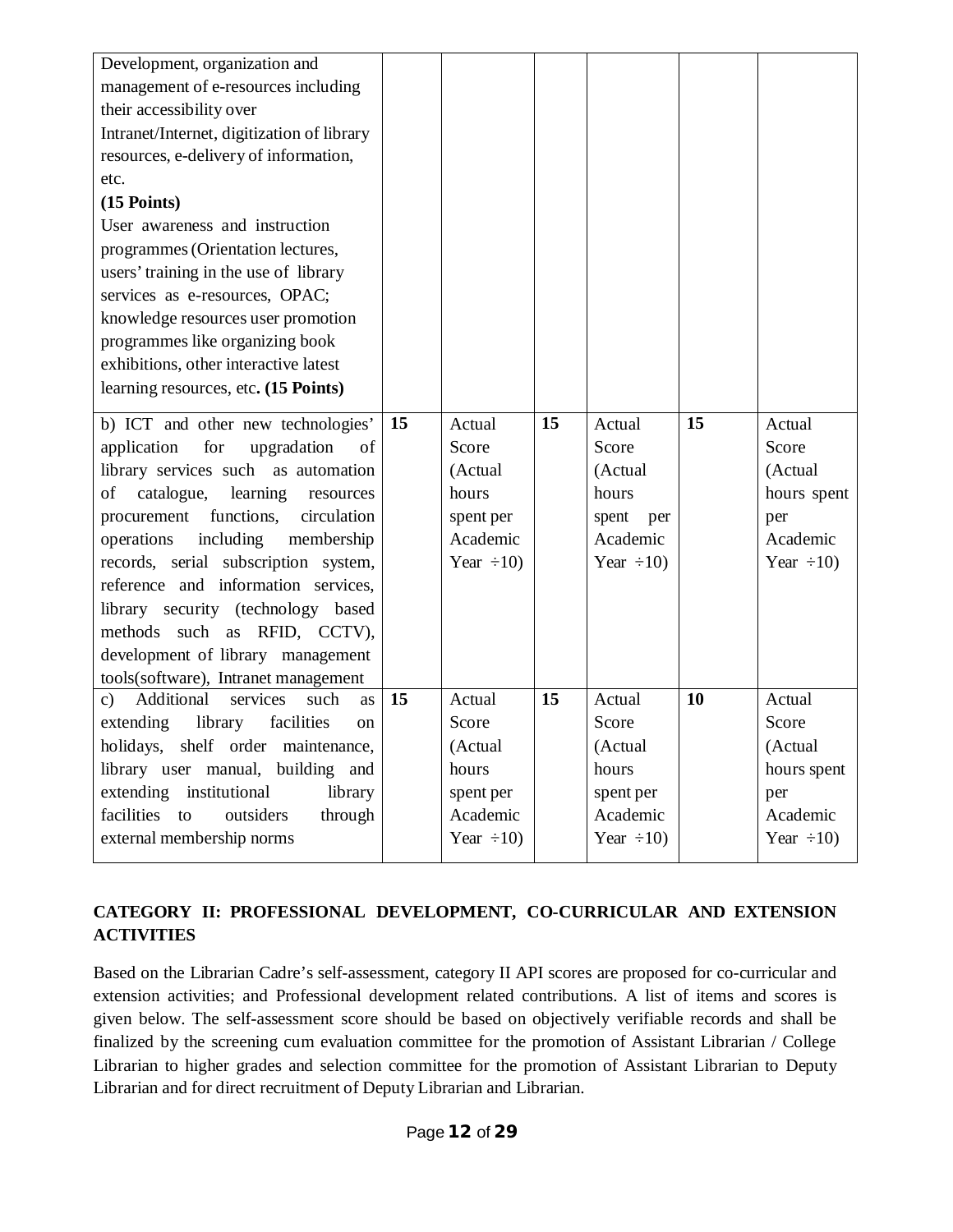The model table below gives groups of activities and API scores. Universities may detail the activities or, in case institutional specificities require, adjust the weightages without changing the minimum total API score required under this category.

| <b>Nature of Activity</b>                                                                                                                                                                                                                                                              | <b>Maximum</b><br><b>API Score</b> | <b>Actual Score</b>                               |
|----------------------------------------------------------------------------------------------------------------------------------------------------------------------------------------------------------------------------------------------------------------------------------------|------------------------------------|---------------------------------------------------|
| a) Student related co-curricular, extension and field based<br>activities (such Cultural exchange and Library service)<br>Programmes (various level of extramural and intramural<br>programmes); extension, library-literary work through<br>different channels.                       | 15                                 | Actual hours spent per<br>academic year $\div 10$ |
| b) Contribution to Corporate life and management of the<br>library units and institution through participation in library<br>and administrative committees and responsibilities.                                                                                                       | 15                                 | Actual hours spent per<br>academic year $\div 10$ |
| c) Professional Development activities (such as<br>participation in seminars, conferences, short term, e-<br>library training courses, workshops and events, talks,<br>lectures, membership of associations, dissemination and<br>general articles, not covered in Category III below) | 15                                 | Actual hours spent per<br>academic year $\div 10$ |

# **CATEGORY-III: RESEARCH AND ACADEMIC CONTRIBUTIONS**

Based on the self-assessment, API scores are proposed for research and library contributions. The minimum API scores required from this category are different for different levels of promotion in universities/colleges. The self-assessment score shall be based on verifiable records and shall be finalized by the screening cum evaluation committee for the promotion of Assistant Librarian/College Librarian to higher grades and Selection Committee for the promotion of Assistant Librarian to Deputy Librarian and for direct recruitment of Deputy Librarian and Librarian

| $\overline{\text{Cate}}$<br>gory | <b>Activity</b>                                          | <b>University Librarian</b>                                                                                                                                                                                             | Maximum score*                   |
|----------------------------------|----------------------------------------------------------|-------------------------------------------------------------------------------------------------------------------------------------------------------------------------------------------------------------------------|----------------------------------|
|                                  | Research<br>Papers                                       | Refereed Journals as notified by the UGC#                                                                                                                                                                               | 25 per Publication               |
| Ш<br>(A)                         | published<br>$1n$ :                                      | Other Reputed Journals as notified by the UGC#                                                                                                                                                                          | 10 per Publication               |
| Ш<br>(B)                         | Publicatio<br>other<br>ns<br>than<br>journal<br>articles | Text/Reference, Books published by International<br>Publishers, with ISBN/ISSN number as approved by the<br>University and posted on its website. The List will be<br>intimated to UGC.                                 | 30 per Book for<br>Single Author |
|                                  | (books,<br>chapters in<br>books)                         | Subject Books, published by National level publishers,<br>ISBN/ISSN number or State/Central Govt.<br>with<br>Publications as approved by the University and posted on<br>its website. The List will be intimated to UGC | 20 per Book for<br>Single Author |
|                                  |                                                          | Subject Books, published by other local publishers, with<br>ISBN/ISSN number as approved by the University and<br>posted on its website. The List will be intimate to UGC                                               | 15 per Book for<br>Single Author |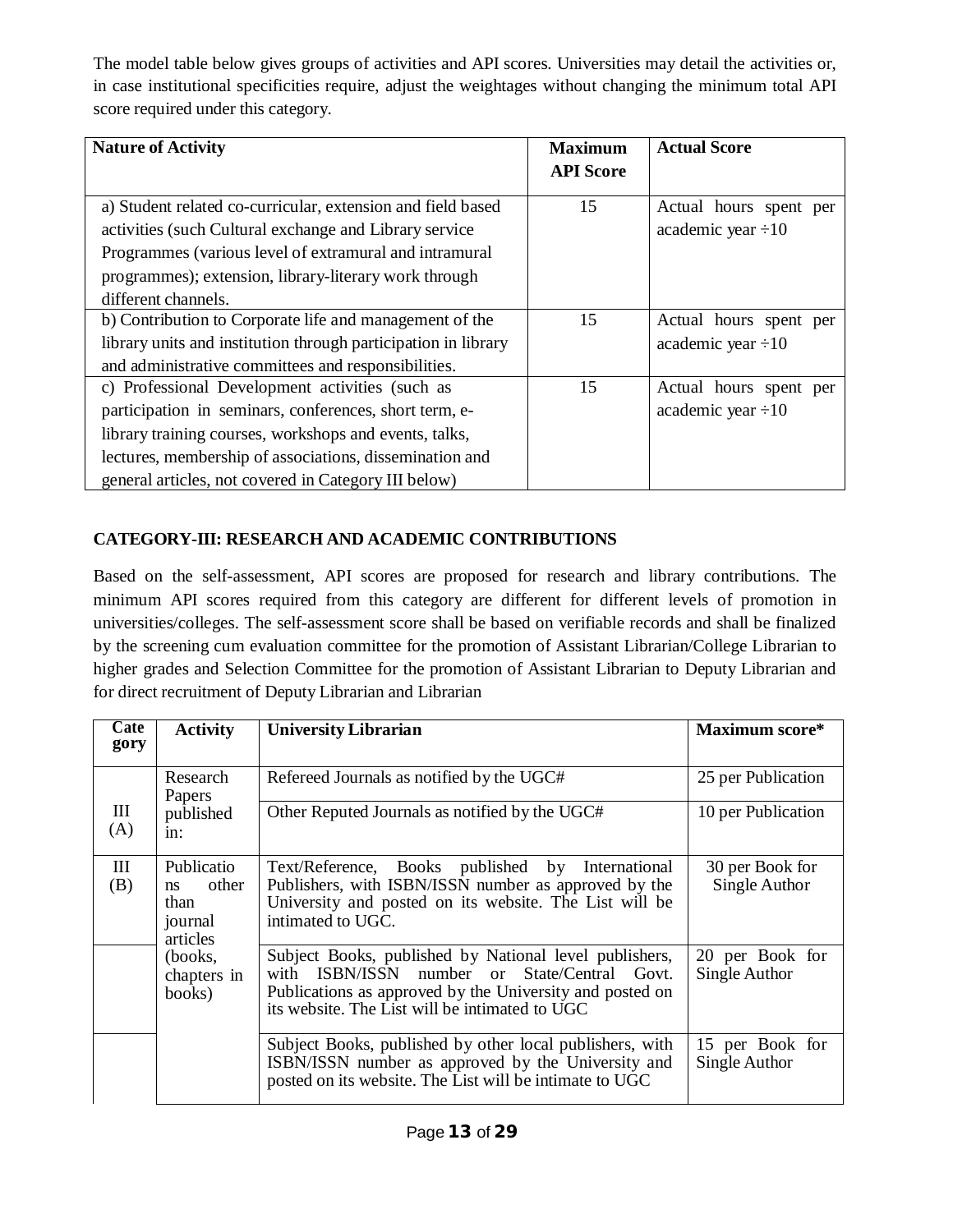|                                              |                                 | International-10<br>Chapters in Books, published<br>by National<br>and<br>International level publishers, with ISBN/ISSN number<br>per Chapter<br>as approved by the University and posted on its website.<br>National - 5 per<br>The List will be intimate to UGC<br>Chapter |                                                               |                                                                                                                                                                         |                                                                                                                                                                        |  |
|----------------------------------------------|---------------------------------|-------------------------------------------------------------------------------------------------------------------------------------------------------------------------------------------------------------------------------------------------------------------------------|---------------------------------------------------------------|-------------------------------------------------------------------------------------------------------------------------------------------------------------------------|------------------------------------------------------------------------------------------------------------------------------------------------------------------------|--|
| Ш<br>(C)                                     |                                 | <b>RESEARCH PROJECT</b>                                                                                                                                                                                                                                                       |                                                               |                                                                                                                                                                         |                                                                                                                                                                        |  |
| Ш<br>$\binom{C}{i}$                          |                                 | <b>Sponsored Projects:</b>                                                                                                                                                                                                                                                    |                                                               | (a) Major Projects with grants above Rs. 5<br>lakhs                                                                                                                     | 20 per Project                                                                                                                                                         |  |
|                                              |                                 |                                                                                                                                                                                                                                                                               |                                                               | (b) Major Projects with grants above Rs. 3<br>lakhs up to Rs. 5 lakhs                                                                                                   | 15 per project                                                                                                                                                         |  |
|                                              |                                 |                                                                                                                                                                                                                                                                               |                                                               | (c) Minor Project with grants above Rs. 1<br>lakh up to Rs.3 lakhs                                                                                                      | 10 per project                                                                                                                                                         |  |
| III<br>(C)<br>(ii)                           |                                 | <b>Consultancy Projects</b>                                                                                                                                                                                                                                                   |                                                               | Amount mobilized with a minimum of Rs<br>2 lakhs                                                                                                                        | 10 for every Rs.<br>2 lakhs                                                                                                                                            |  |
| III<br>(C)<br>(iii)                          | Outcome/<br>Projects<br>Outputs |                                                                                                                                                                                                                                                                               |                                                               | Major policy<br>document<br>prepared<br>for<br>International<br>bodies<br>like<br>WHO/UNO/UNESCO/UNICEF<br>etc.<br>State Govt./ Local bodies<br>Central $/$<br>prepared | Major<br>policy<br>document<br>of<br>International<br>30<br>bodies<br>$\overline{\phantom{0}}$<br>Central<br>Government<br>20, State Govt.-<br>10 Local bodies<br>$-5$ |  |
| III<br>(D)                                   |                                 |                                                                                                                                                                                                                                                                               | <b>RESEARCH GUIDENCE</b>                                      |                                                                                                                                                                         |                                                                                                                                                                        |  |
| III<br>(D)<br>(i)                            |                                 | M. Phil.                                                                                                                                                                                                                                                                      |                                                               | Degree awarded                                                                                                                                                          | 5 per candidate                                                                                                                                                        |  |
| III<br>(D)<br>(ii)                           | Ph.D.                           |                                                                                                                                                                                                                                                                               |                                                               | Degree awarded / Thesis submitted                                                                                                                                       | 15/10<br>per<br>candidate                                                                                                                                              |  |
| III(E)                                       |                                 |                                                                                                                                                                                                                                                                               |                                                               |                                                                                                                                                                         |                                                                                                                                                                        |  |
| III(E)(i)<br>Awards / Fellowship             |                                 |                                                                                                                                                                                                                                                                               | International Award/Fellowship from<br>academic bodies        | 15 per<br>Award/15 per<br>Fellowship                                                                                                                                    |                                                                                                                                                                        |  |
| Awards / Fellowship                          |                                 |                                                                                                                                                                                                                                                                               | National Award/Fellowship from academic<br>bodies/association | 10 <sub>per</sub><br>Award/10 per<br>Fellowship                                                                                                                         |                                                                                                                                                                        |  |
|                                              |                                 |                                                                                                                                                                                                                                                                               | Awards / Fellowship                                           | State/University level award from academic<br>bodies/association                                                                                                        | 05 per Award                                                                                                                                                           |  |
| III(E)(ii)<br>Invited<br>lectures/<br>papers |                                 |                                                                                                                                                                                                                                                                               | International                                                 | 7 per lecture/5<br>per<br>paper<br>presented                                                                                                                            |                                                                                                                                                                        |  |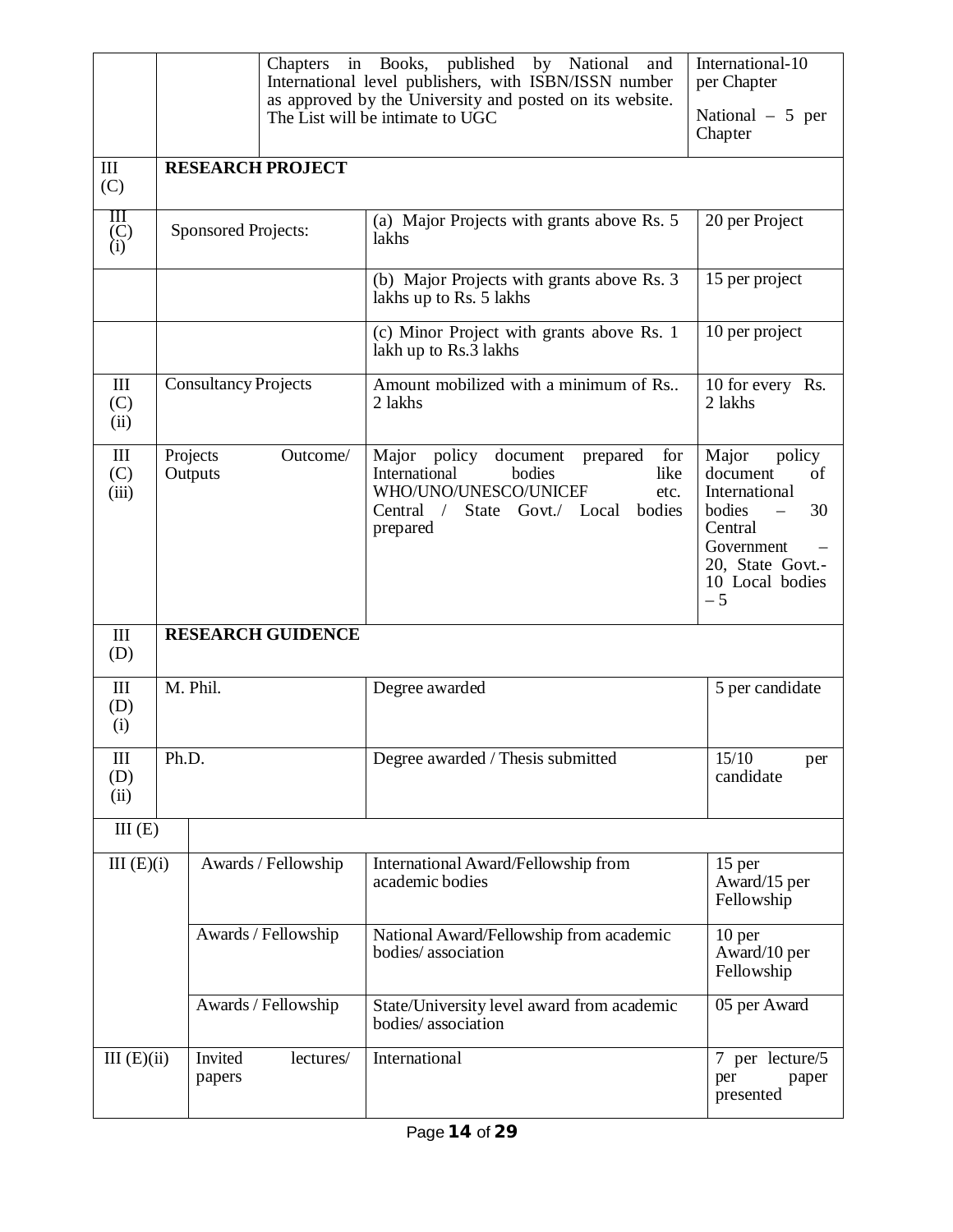|             |                                                                                                                                 | National level         | lecture/3<br>5 <sub>per</sub>                   |
|-------------|---------------------------------------------------------------------------------------------------------------------------------|------------------------|-------------------------------------------------|
|             |                                                                                                                                 |                        | paper<br>per<br>presented                       |
|             |                                                                                                                                 | State/University level | per lecture/2<br>3<br>paper<br>per<br>presented |
|             | The score under this sub-category shall be restricted to 20% of the minimum fixed for<br>Category III for any assessment period |                        |                                                 |
| III(E)(iii) | Development of e-learning delivery process/material<br>10 per module                                                            |                        |                                                 |

**\*** Wherever relevant to any specific discipline, the API score for paper in refereed journal would be augmented as follows: (i) paper with impact factor less than 1 - by 5 points; (ii) papers with impact factor between 1 and 2 by 10 points; (iii) papers with impact factor between 2 and 5 by 15 points; (iv) papers with impact factor between 5 and 10 by 20 points: (v) papers with impact factor above 10 by 25 points. The API for joint publications shall be calculated in the following manner: Of the total score for the relevant category of publication by the concerned teacher, the First and Principal / corresponding author /supervisor / mentor would share equally 70% of the total points and the remaining 30% would be shared equally by all other authors.

**#** The University shall identify the journals subject-wise through subject expert committees and forward the recommendations to UGC in the format prescribed by UGC for approval of the UGC Standing Committee. The journals approved from this list, by the UGC Standing Committee, shall be included in the "List of Journals" notified by the UGC. The UGC Standing Committee shall give its recommendations within 60 working days of the receipt of the list from the University. The UGC Standing Committee may also, suo moto; recommend journals for inclusion in the "List of Journals". The clause 6.0.5 (i) will be strictly followed by the University.

# **APPENDIX - III TABLE - VII (A)**

#### **(Please refer to UGC notification no. F.1-2/2016 dated 11th July, 2016)**

# **MINIMUM API<sup>S</sup> FOR THE CAREER ADVANCEMENT SCHEME (CAS) PROMOTION OF ASSISTANT LIBRARIAN AND DEDUTY LIBRARIAN AND WEIGHTAGE FOR EXPERT ASSESSMENT IN SELECTION COMMIITTEES, IN UNIVERSITIES.**

| Category     | <b>Activity</b>                                                                                                    | Assistant/<br><b>College</b><br>Librarian:<br>(Stage<br>$\mathbf{1}$<br>to<br>Stage 2) | Assistant/<br>College<br>Librarian:<br>(Stage $2$ to<br>Stage 3) | Assistant/<br><b>College</b><br>Librarian<br>(Stage 3) to<br>Deputy/College<br>(Stage 4) | <b>Deputy</b><br>Librarian<br>(Stage 4) to<br>Librarian<br>(Stage 5) |
|--------------|--------------------------------------------------------------------------------------------------------------------|----------------------------------------------------------------------------------------|------------------------------------------------------------------|------------------------------------------------------------------------------------------|----------------------------------------------------------------------|
|              | Procurement.<br>organization,<br>and delivery of<br>knowledge<br>and<br>information<br>through Library<br>services | 80/Year                                                                                | 80/year                                                          | $75$ /year                                                                               | $70$ /year                                                           |
| $\mathbf{I}$ | Professional                                                                                                       | 50/                                                                                    | 50/                                                              | 50/Assessment                                                                            | 50/                                                                  |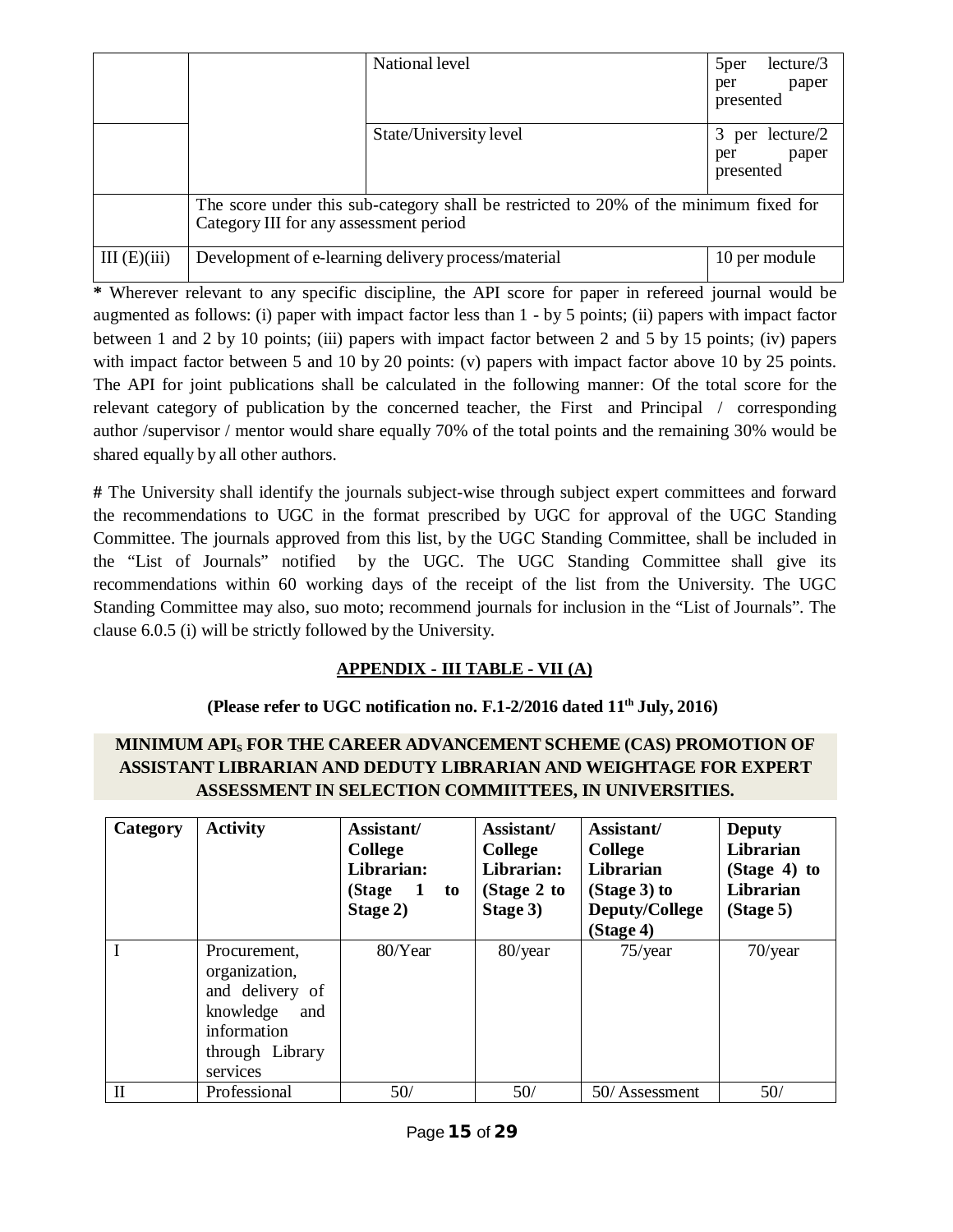|            | Development<br>Extension<br>and<br>activities<br>Minimum score<br>required<br>be<br>to<br>assessed<br>cumulatively                                                   | Assessment<br>period                                                        | Assessment<br>period                                                           | period                                                                                                                                                                                              | Assessment<br>period                                                                                                                                                                   |
|------------|----------------------------------------------------------------------------------------------------------------------------------------------------------------------|-----------------------------------------------------------------------------|--------------------------------------------------------------------------------|-----------------------------------------------------------------------------------------------------------------------------------------------------------------------------------------------------|----------------------------------------------------------------------------------------------------------------------------------------------------------------------------------------|
| III        | Research<br>and<br>Academic<br>Contributions-<br>Minimum Score<br>required - to be<br>assessed<br>cumulatively                                                       | 20/<br>Assessment<br>period                                                 | 50/<br>Assessment<br>period                                                    | 75/<br>Assessment<br>period                                                                                                                                                                         | 100/<br>Assessment<br>period                                                                                                                                                           |
| $II + III$ | Minimum<br>total<br>API score under<br>Categories<br>$\mathbf{I}$<br>and III*<br>Expert                                                                              | 90/<br>Assessment<br>period<br>Screening                                    | 120/<br>Assessment<br>period<br>Screening                                      | 150/<br>Assessment<br>period<br>Selection                                                                                                                                                           | 180/<br>Assessment<br>period<br>Selection                                                                                                                                              |
|            | Assessment<br>system                                                                                                                                                 | cum<br>evaluation<br>committee                                              | cum<br>evaluation<br>committee                                                 | Committee                                                                                                                                                                                           | Committee                                                                                                                                                                              |
| IV         | Percentage<br>Distribution of<br>Weightage Points<br>in the Expert<br>Assessment<br>(Total)<br>weightage $= 100$ .<br>Minimum<br>required<br>for promotion is<br>50) | No separate<br>points.<br>Screening<br>committée to<br>verify API<br>scores | No separate<br>points.<br>Screening<br>committee<br>to<br>verify API<br>scores | 30% - Library<br>related research<br>papers<br>evaluation 50%<br>Assessment of<br>domain<br>knowledge on<br>Library<br>automation and<br>Organizational<br>skills 20% -<br>Interview<br>performance | 50% Library<br>publication<br>work<br>30%<br>Assessment<br>of innovative<br>Library<br>service and<br>organization<br>of digital<br>library<br>service 20%<br>Interview<br>performance |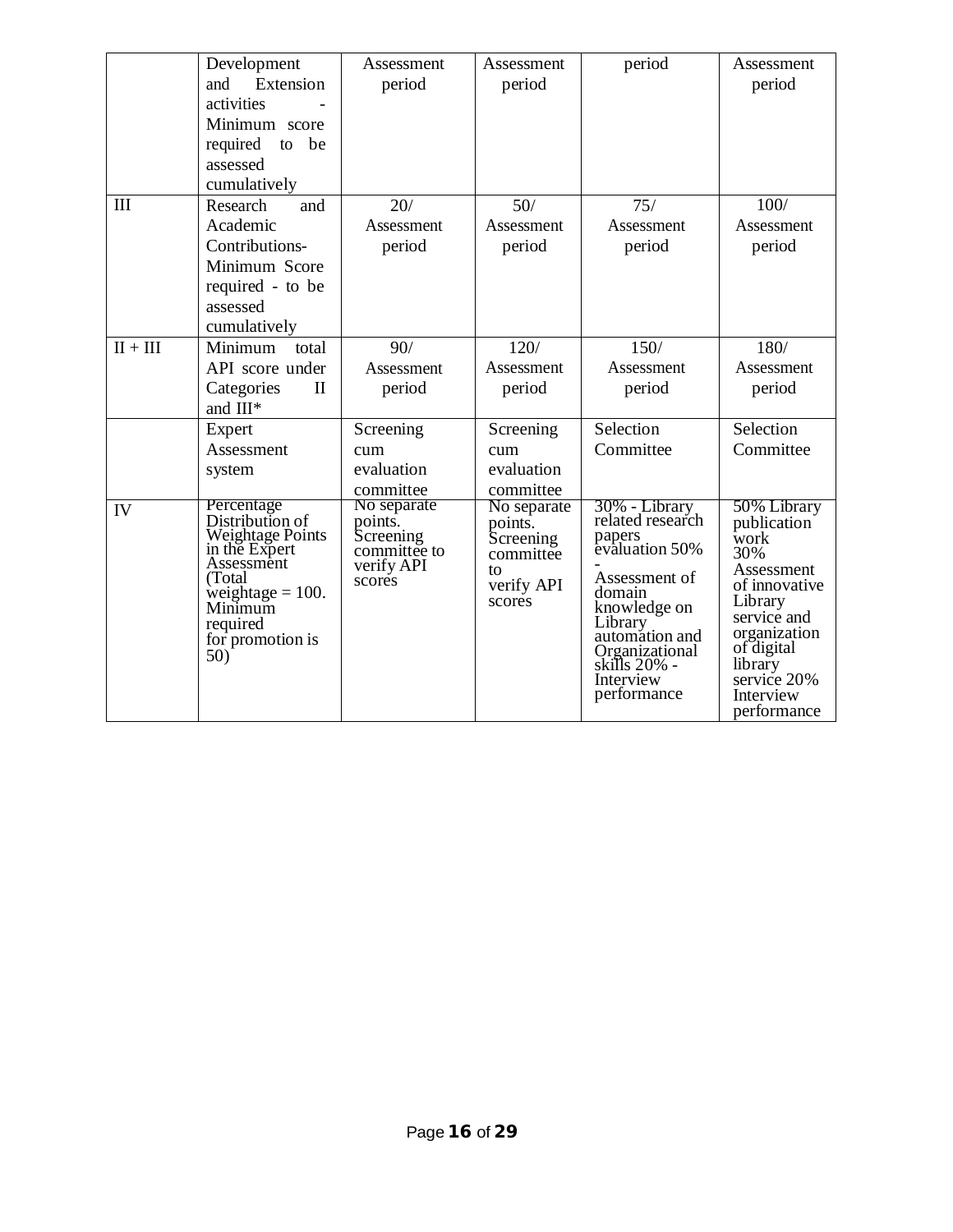# **APPENDIX-III - TABLE: IX**

## **(Please refer to UGC notification no. F.1-2/2016 dated 11th July, 2016)**

# **MINIMUM ACADEMIC PERFORMANCE AND SERVICE REQUIREMENTS FOR PROMOTION OF LIBRARIAN CADRES IN UNIVERSITIES**

| SI.<br>No. | <b>Promotion of</b><br><b>Librarian Cadres</b><br>through CAS                                                                                                                                            | Service (as<br>prescribed by the<br><b>MHRD</b><br><b>Notification</b> )<br>requirement                                                                                                                                                         | <b>Minimum Academic Performance</b><br><b>Requirements and Screening/Selection</b><br>Criteria                                                                                                                                                                                                                                                                                                                                                              |
|------------|----------------------------------------------------------------------------------------------------------------------------------------------------------------------------------------------------------|-------------------------------------------------------------------------------------------------------------------------------------------------------------------------------------------------------------------------------------------------|-------------------------------------------------------------------------------------------------------------------------------------------------------------------------------------------------------------------------------------------------------------------------------------------------------------------------------------------------------------------------------------------------------------------------------------------------------------|
| 1.         | Assistant<br>Librarian/College<br>Librarian to<br>Assistant Librarian<br>(Senior<br>Scale)/College<br>Librarian (Senior<br>Scale) (Stage 1 to<br>Stage 2                                                 | Assistant<br>Librarian/College<br>Librarian completed<br>four years of service<br>in Stage 1 with Ph.<br>D or five years of<br>service in Stage 1<br>with Ph.D or five<br>years of service<br>with M.Phil or six<br>years of service<br>without | (i) Minimum API scores using PBAS scoring<br>proforma developed by the university as per the<br>norms provided in Table VIII(A) of Appendix III<br>for Librarian cadres in universities and for<br>college Librarian cadres.<br>(ii) One<br>Orientation and one Refresher<br>Course of 3/4 weeks duration<br>(iii) Screening cum Verification process for<br>recommending promotion.                                                                        |
| 2.         | Assistant Librarian<br>(senior scale) /<br>College Librarian<br>(senior scale) to<br><b>Assistant Librarian</b><br>(selection grade) /<br>College Librarian<br>(selection grade)<br>(Stage 2 to Stage 3) | Ph.D./M.Phil<br><b>Assistant Librarian</b><br>(senior<br>scale)/College<br>Librarian (senior<br>scale) with<br>completed service<br>of five years in<br>Stage 2                                                                                 | (i) Minimum API scores using the PBAS scoring<br>proforma developed by University as per the<br>norms provide in Table VIII(A) of Appendix III<br>for Librarian Cadres in universities and for<br>college Librarian cadres.<br>(ii) Additionally, two refresher courses, for a<br>minimum period of 3 to 4 week duration to have<br>been undergone during the assessment period.<br>(iii) Screening cum Verification process for<br>recommending promotion. |
| 3.         | Assistant<br>Librarian (Selection<br>Grade)/College<br>Librarian (Selection                                                                                                                              | Deputy<br>Librarian/Assistant<br>Librarian (Selection<br>Grade)/College                                                                                                                                                                         | (i) Minimum API scores using the PBAS scoring<br>Proforma developed by university as per the<br>norms provided in Table VIII (A) of Appendix-<br>III Three publications over 12 years. In                                                                                                                                                                                                                                                                   |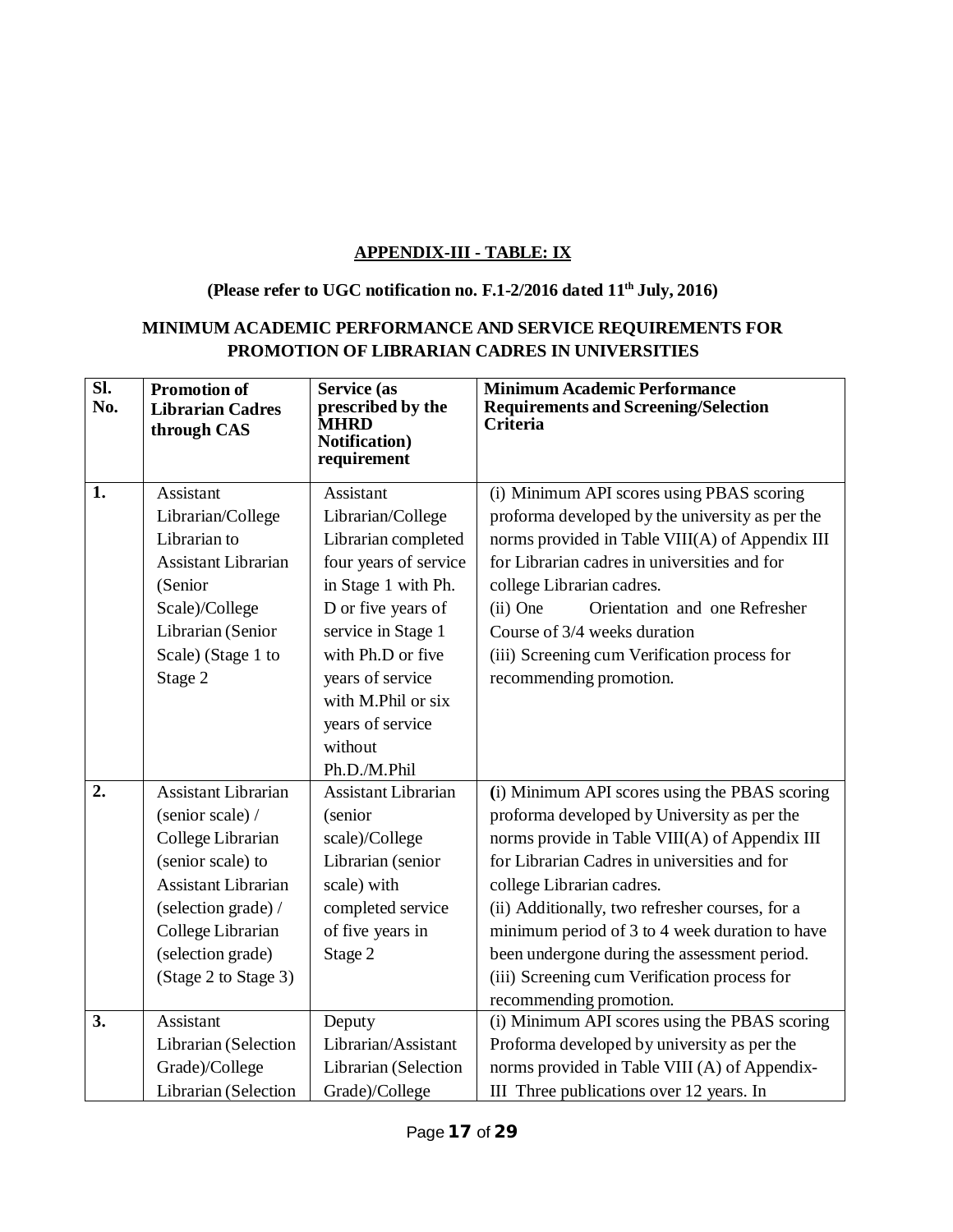|    | Grade) (stage 3 to   | Librarian (selection | Colleges, a exemption of one publication may be  |
|----|----------------------|----------------------|--------------------------------------------------|
|    | stage $4)$           | Grade) with three    | given to M. Phil holders and an exemption of     |
|    |                      | years of completed   | two publications may be given to Ph.D. holders.  |
|    |                      | service in stage 3.  | (ii) Additionally one course/training under the  |
|    |                      |                      | categories of Library automation/Analytical tool |
|    |                      |                      | Development for Academic documentation.          |
|    |                      |                      | (iii) A selection committee process as           |
|    |                      |                      | stipulated in the regulation and in Tables       |
|    |                      |                      | VIII(A).                                         |
| 4. | University Librarian | Deputy Librarian in  | (i) Minimum cumulative API scores using the      |
|    | (Stage 5) (For       | universities with    | PBAS scoring Proforma developed by the UGC       |
|    | universities only)   | three years of       | as per the norms provided in Table VIII (A).     |
|    |                      | completed service    | Librarians may combine two assessment period     |
|    |                      | in Stage 4.          | (in Stages 3 and 4) to achieve minimum API       |
|    |                      |                      | scores, if required.                             |
|    |                      |                      | (ii) A minimum of five publications since the    |
|    |                      |                      | period that the teacher is placed in stage 3.    |
|    |                      |                      | (iii) Evidence of innovative library service and |
|    |                      |                      | organization of published work.                  |
|    |                      |                      | (iv) A selection committee process as stipulated |
|    |                      |                      | in the regulation and in Table VIII (A)          |

**Note:** The explanatory note provided for Table IIA for CAS for teachers is also applicable for the Librarian cadres as per the API score specified for this cadre.

A format for Annual Self-Assessment for the performance Based Appraisal System (PBAS) in respect of Teachers is annexed for ready references to frame the same for Assistant/Deputy Librarian in Universities.

**\*\*\*\*\*\*\*\*\*\*\*\*\*\*\*\*\*\*\*\***

#### **ANNEXURE (B)**

#### **To G.O. No. 1343–Edn (U)/ dated 07.12.2017**

**Annual Self-Assessment for the performance Based Appraisal System (PBAS) Session/ Year (To be completed and submitted at the end of each academic year)**

#### **PARTA: GENERAL INFORMATION**

1. Name (Block letters) : 2. Father's/Mother's name/ Husband's name : 3. Department : 4. Current Designation & Grade Pay : 5. Date of last Promotion : 6. Address for correspondence : (with pin code)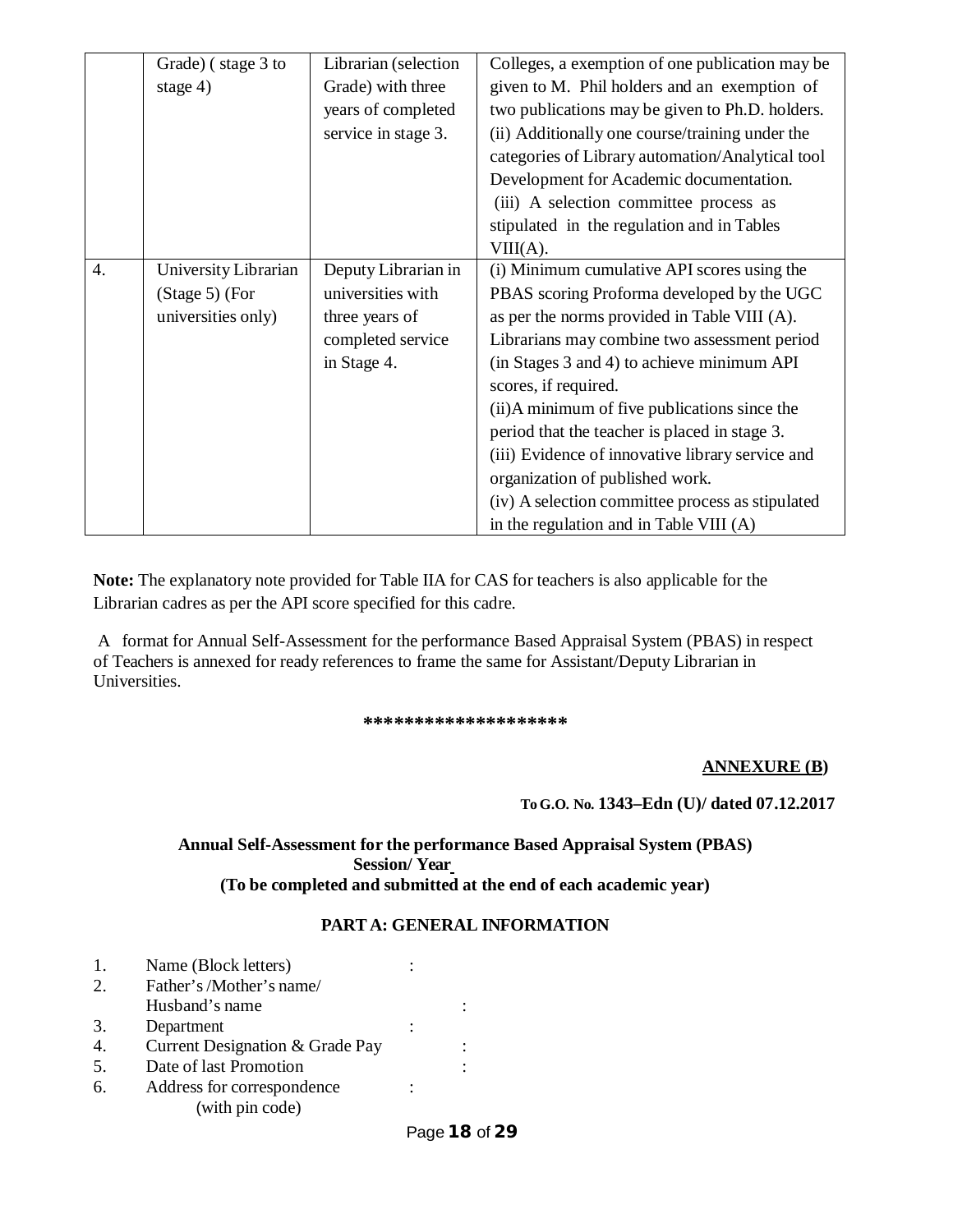- 7. Permanent Address : (with pin code) Telephone No.: E-mail:
- 8. Whether acquired any degrees or fresh academic qualifications during the year:
- 9. Academic Staff College Orientation/ Refresher Course attended during the year:

| Name of the<br><b>Course/Summer School</b> | <b>Place</b> | <b>Duration</b> | <b>Sponsoring Agency</b> |
|--------------------------------------------|--------------|-----------------|--------------------------|
|                                            |              |                 |                          |
|                                            |              |                 |                          |

- 10. Date of Appointment :
- 11. For which position  $&$  AGP you are applying under CAS :
- 12. Date of eligibility for Promotion :<br>13. Educational Qualification (Graduation of
- Educational Qualification (Graduation onwards):

| <b>Examination</b> | Name<br>University | <sub>of</sub><br>the | Year of Marks<br>passing | obtained                     | Class/<br>grade |
|--------------------|--------------------|----------------------|--------------------------|------------------------------|-----------------|
|                    |                    |                      |                          | $\left( \frac{0}{0} \right)$ |                 |
| BA/B.Sc./B.Co      |                    |                      |                          |                              |                 |
| m.                 |                    |                      |                          |                              |                 |
| MA/M.Sc./M.C       |                    |                      |                          |                              |                 |
| om.                |                    |                      |                          |                              |                 |
| Other              |                    |                      |                          |                              |                 |
| if<br>examination, |                    |                      |                          |                              |                 |
| any                |                    |                      |                          |                              |                 |

14. Research Degree(s):

| <b>Degree</b> | Name of the University | Date of<br>award | <b>Title</b> |
|---------------|------------------------|------------------|--------------|
| M.Phil        |                        |                  |              |
| Ph.D/D.Phil   |                        |                  |              |
| D.Sc./D.Lit   |                        |                  |              |

15. Details of Teaching/ Research/Academic Experience:

| <b>Designation</b> | <b>Employer</b> | <b>Period of service</b><br>To<br>From | Scale of pay |
|--------------------|-----------------|----------------------------------------|--------------|
|                    |                 |                                        |              |
|                    |                 |                                        |              |
|                    |                 |                                        |              |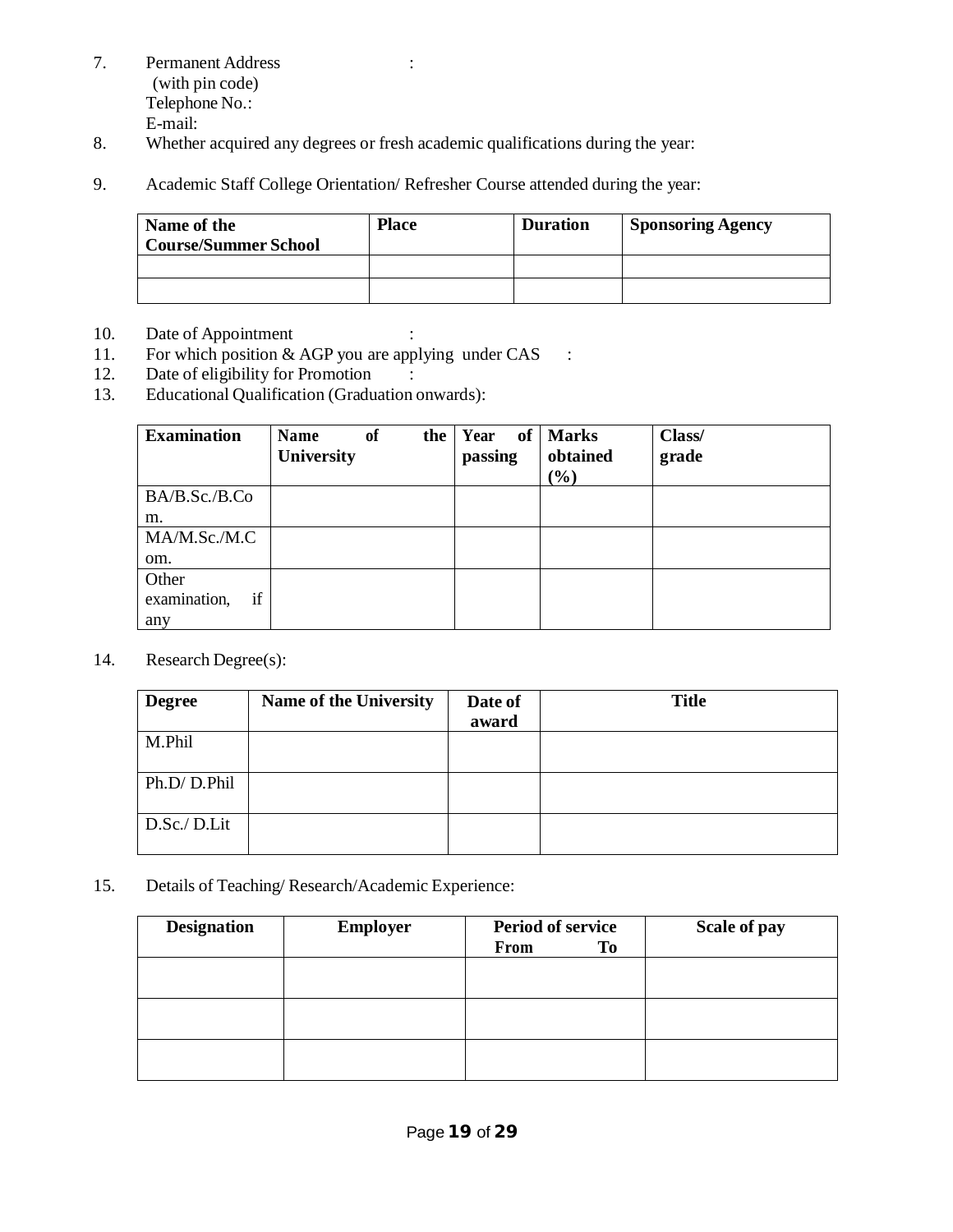I declare that the particulars given above are correct to the best of my knowledge and belief.

#### **Signature of the Candidate**

#### **Part B: Academic Performance Indicators (API)**

(Please see detailed instruction of the **PBASI** Proforma before filling out this section)

# **CATEGORY 1: TEACHING, LEARNING AND EVALUATION RELATED ACTIVITIES**

| (a) Direct teaching (16/14/14 hours per week as applicable) including Lectures, Tutorials |
|-------------------------------------------------------------------------------------------|
| Practical, Project Supervision and Field work,                                            |

| SI.<br>No. | Course/Pa Level<br>per    |                                                  | <b>Mode of</b><br>Teaching*      | <b>Actual</b><br>hours spent<br>per<br><b>Academic</b><br>Year | <b>Actual Score</b><br>(Actual hours spent per<br>Academic Year ÷7.5 for<br>Assistant Prof. $\&$ $\div$ 7.75<br>for Associate Prof.<br>/Professor) | <b>API</b> Score |
|------------|---------------------------|--------------------------------------------------|----------------------------------|----------------------------------------------------------------|----------------------------------------------------------------------------------------------------------------------------------------------------|------------------|
|            |                           |                                                  |                                  |                                                                |                                                                                                                                                    |                  |
|            |                           |                                                  |                                  |                                                                |                                                                                                                                                    |                  |
|            | <b>Maximum API Score:</b> |                                                  |                                  |                                                                |                                                                                                                                                    |                  |
|            | $\mathbf{i}$              | <b>Assistant Professor</b><br>Stage $I:$<br>- 70 |                                  |                                                                |                                                                                                                                                    |                  |
|            | $\mathbf{ii}$             |                                                  | <b>Assistant Professor Stage</b> |                                                                |                                                                                                                                                    |                  |
|            | $\mathbf{II}$ :           | 70                                               |                                  |                                                                |                                                                                                                                                    |                  |
|            | iii)                      | III: 70                                          | <b>Assistant Professor Stage</b> |                                                                |                                                                                                                                                    |                  |
|            | iv)                       |                                                  | <b>Associate Professor:</b>      |                                                                |                                                                                                                                                    |                  |
|            | 60                        |                                                  |                                  |                                                                |                                                                                                                                                    |                  |

\* **Lectures, Tuto rials, Practical, Project Supervision and Field Work**

#### **Wor k l o a d a s p e r UG C R e g u l a ti o n s 2 0 1 6 :**

|                            | <b>Direct Teaching Hours per week</b> |
|----------------------------|---------------------------------------|
| <b>Assistant Professor</b> |                                       |
| <b>Associate Professor</b> | 14                                    |
| Professor                  |                                       |

**b ) Examination duties (question paper setting, evaluation of answer scripts) as per allotment**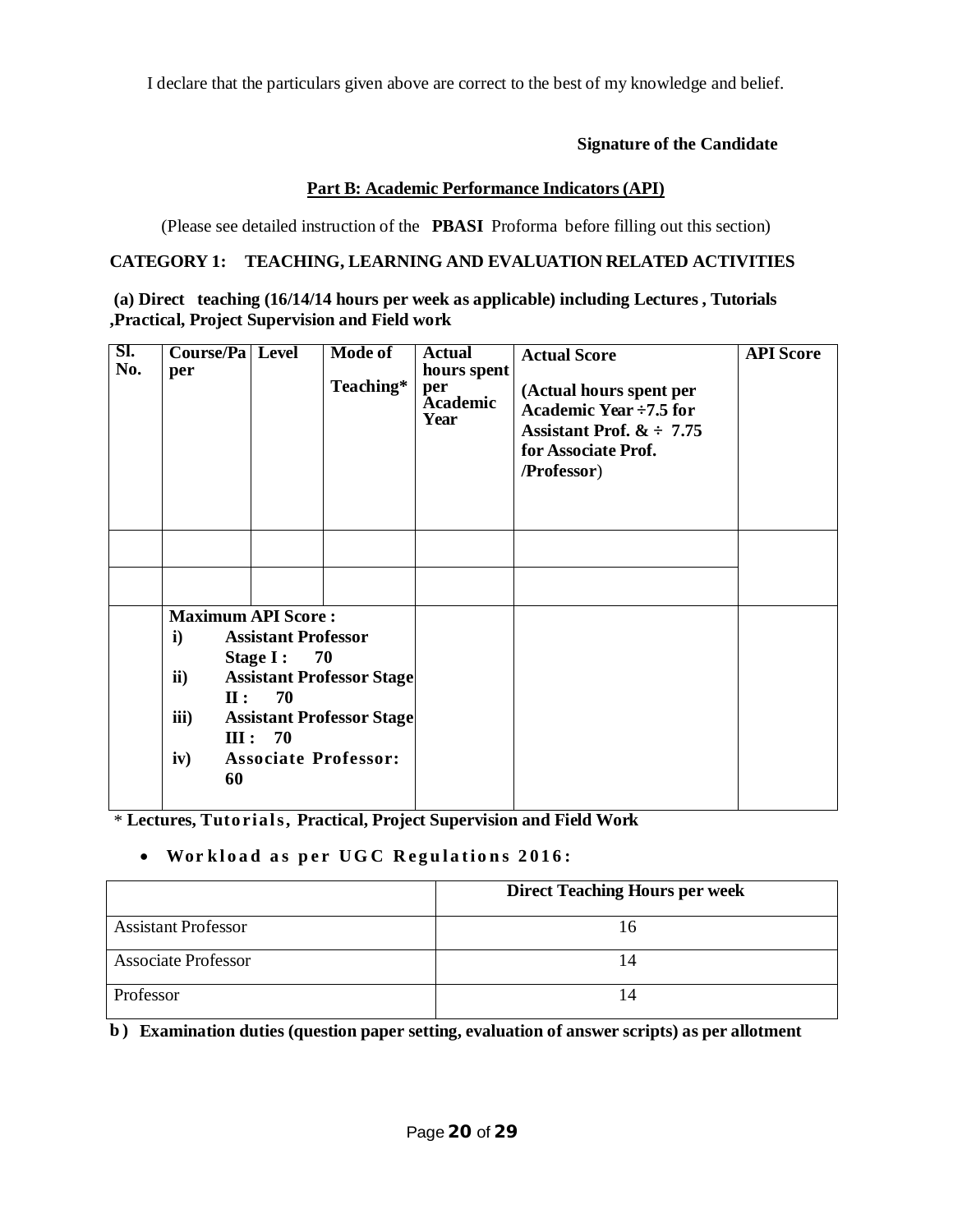| <b>Sl. No.</b> Type of Examination<br><b>Duties</b>                                                                                                                                                                                                                                              | <b>Actual hours</b><br>spent per<br><b>Academic</b><br>Year | <b>Actual Score</b><br>(Actual hours<br>spent per<br><b>Academic Year</b><br>$\div 10$ for all<br><b>Teachers</b> ) | <b>API Score</b> |
|--------------------------------------------------------------------------------------------------------------------------------------------------------------------------------------------------------------------------------------------------------------------------------------------------|-------------------------------------------------------------|---------------------------------------------------------------------------------------------------------------------|------------------|
|                                                                                                                                                                                                                                                                                                  |                                                             |                                                                                                                     |                  |
|                                                                                                                                                                                                                                                                                                  |                                                             |                                                                                                                     |                  |
| <b>Maximum API Score:</b><br>$\mathbf{i}$<br><b>Assistant Professor Stage</b><br><b>20</b><br>$\mathbf{I}$ :<br>$\mathbf{ii}$<br><b>Assistant Professor Stage</b><br><b>20</b><br>$\mathbf{II}$ :<br>iii)<br><b>Assistant Professor Stage:</b><br>20<br><b>Associate Professor:</b><br>iv)<br>20 |                                                             |                                                                                                                     |                  |

#### **(c) Innovative teaching learning methodologies; updating of subject content/ course, mentoring etc.**

- (a) Updating of Courses/Curriculum Design:
- (b) Participation/Innovative Interactive courses:
- (c) Participn./Innovative Learning Modules
- (d) Participn./Innovative Case Studies prepared:
- (e) Use of ICT or Computer-aided methods ppt:
- (f) Use of ICT Multi-media/Simulation etc:
- (g) Dev/Teaching Remedial/Bridge Courses:
- (h) Dev/Teaching Soft skill/Communication/Personality Dev:
- (i) Special Programs in Phys.Edn./Library:
- (j) Innovative Composition/Creation in Music, Fine Arts, Perf Arts:

(k) Organizing & cond. of popul. Prog. /Teaching Web-based/E-Library/IT-asst teaching:

| SI.<br>No. | <b>Short Description (in terms of items) as   Actual hours</b><br>listed above | spent per<br>Academic<br>Year | <b>Actual Score</b><br>(Actual hours<br>spent per<br><b>Academic Year</b><br>$\div 10$ for all<br><b>Teachers</b> ) | <b>API</b> Score |
|------------|--------------------------------------------------------------------------------|-------------------------------|---------------------------------------------------------------------------------------------------------------------|------------------|
|            |                                                                                |                               |                                                                                                                     |                  |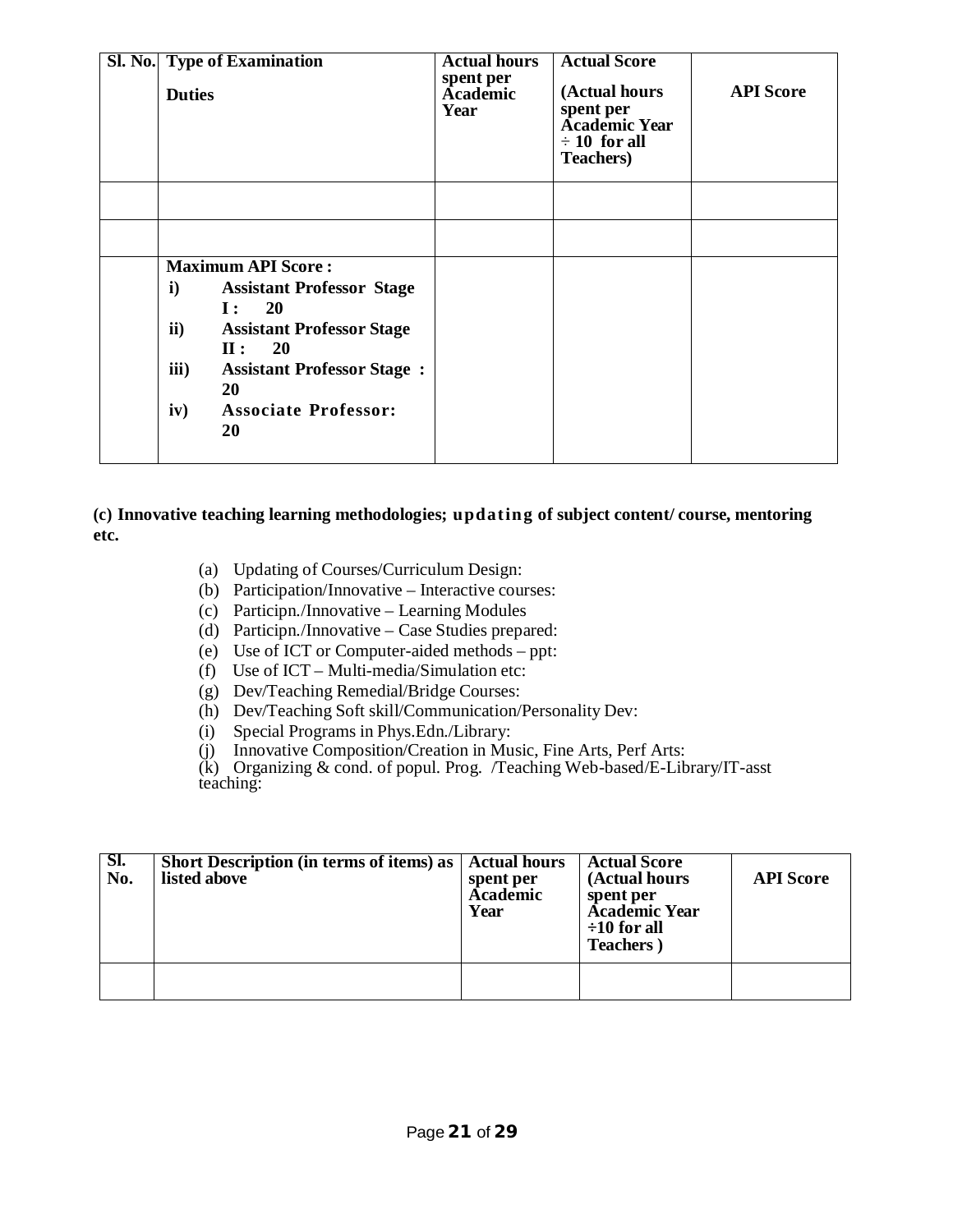| <b>Maximum API Score:</b>                                |  |  |
|----------------------------------------------------------|--|--|
| <b>Assistant Professor Stage I: 10</b>                   |  |  |
| $\mathbf{ii}$<br><b>Assistant Professor Stage II: 10</b> |  |  |
| iii)<br><b>Assistant Professor Stage III:10</b>          |  |  |
| iv) Associate Professor:15                               |  |  |

In consonance with established academic and teaching traditions, and with a view to reinforcing a student-centric and caring approach the teachers are encouraged to work with students, beyond the structure of classroom teaching. Indicatively, this could entail mentoring, guiding and counseling students. In particular teachers would be the best placed to identify and address the needs of students who may be differently abled, or require assistance to improve their academic performance, or to overcome a disadvantage. There are no prescribed hours for such efforts, measured either in weeks or months, or in the context and calculation of the API scores, these are nevertheless important and significant activities that could be carried out by teachers.

**Minimum API Score required for promotion under CAS for CATEGORY I (to be assessed yearly):**

| i)   | Stage I to II          | 80/Year    |
|------|------------------------|------------|
| ii)  | <b>Stage II to III</b> | 80/Year    |
| iii) | <b>Stage III to IV</b> | $75$ /Year |
| iv)  | <b>Stage IV to V</b>   | $70$ /Year |

# **CATEGORY 2 : PROFESSIONAL DEVELOPMENT, CO -CURRICULAR AND**

#### **EXTENSION ACTIVITIES**

| (a) | <b>Sl. No.</b> Type of Activity<br>Student related Extension, Co-curricular & field based Activities                                               | Year | <b>Actual hours</b><br>spent per<br><b>Academic</b> | Actual<br><b>Score</b><br>(Actual<br>hours<br>spent per<br><b>Academic</b><br>Year<br>$\div 10$ <sup>*</sup> | <b>API</b> Score |
|-----|----------------------------------------------------------------------------------------------------------------------------------------------------|------|-----------------------------------------------------|--------------------------------------------------------------------------------------------------------------|------------------|
|     | i) Discipline related co-curricular activities<br>(e.g. remedial classes, career counseling,<br>study visit, student seminar and other<br>events.) |      |                                                     |                                                                                                              |                  |
|     | ii) Other co-curricular activities (Cultural,<br>Sports, NSS, NCC etc.)                                                                            |      |                                                     |                                                                                                              |                  |
|     | iii) Extension and dissemination activities<br>(public/popular lectures/talks/seminars                                                             |      |                                                     |                                                                                                              |                  |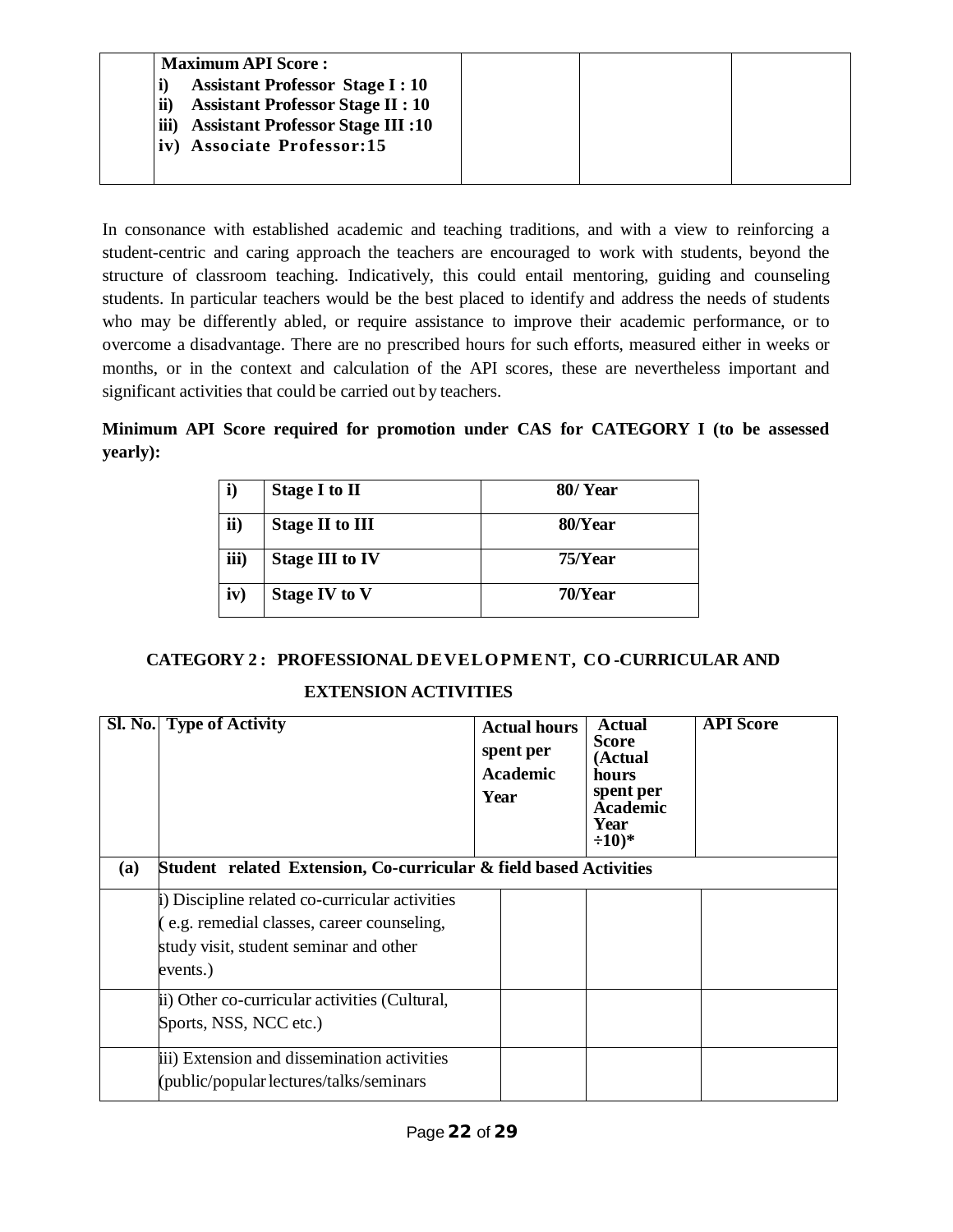| (Max API Score: 15)     |                                                                                                                                                                                    |  |  |
|-------------------------|------------------------------------------------------------------------------------------------------------------------------------------------------------------------------------|--|--|
| ( <b>b</b> )            | Contribution to Corporate life and management of the sports units and institution through                                                                                          |  |  |
|                         | participation in through participation in responsibilities (including as Principal /                                                                                               |  |  |
|                         | Director responsibilities (including as Principal / Director that require regular office hrs                                                                                       |  |  |
| for its discharge)      |                                                                                                                                                                                    |  |  |
|                         |                                                                                                                                                                                    |  |  |
| including<br>discharge) | <b>Administrative Responsibility</b><br>Dean/Principal/Chairperson/Convenor/Teacher-in-charge/similar other duties that<br>require regular Office hours for its                    |  |  |
|                         | iii) Participation in Board of Studies,<br>Academic and Administrative committees                                                                                                  |  |  |
| (Max API Score: 15)     |                                                                                                                                                                                    |  |  |
| (c)                     | Professional Development activities (such as participation in seminars activities (such<br>as participation in seminars talks, lectures in refresher / faculty development courses |  |  |
|                         | membership of associations, dissemination and general articles and any other                                                                                                       |  |  |
| contribution)           |                                                                                                                                                                                    |  |  |
|                         | *For all categories of Teachers                                                                                                                                                    |  |  |
|                         | (Assistant/Associate/ Professor)                                                                                                                                                   |  |  |
|                         | Total Score $(a + b + c)$ (Max: 45)                                                                                                                                                |  |  |

#### **Minimum API Score required for CATEGORY II ( to be assessed cumulatively for assessment period)–**

| i)            | <b>Stage I to II</b>   | 50/Assessment Period        |
|---------------|------------------------|-----------------------------|
| $\mathbf{ii}$ | <b>Stage II to III</b> | <b>50/Assessment Period</b> |
| iii)          | <b>Stage III to IV</b> | <b>50/Assessment Period</b> |
| iv)           | <b>Stage IV to V</b>   | <b>50/Assessment Period</b> |

#### **CATEGORYIII: RESEARCH AND ACADEMIC CONTRIBUTIONS**

**\*Minimum API scores required to be assessed cumulatively under CATEGORY III**

| i)   | <b>Stage I to II</b>   | 20/Assessment Period        |
|------|------------------------|-----------------------------|
| ii)  | <b>Stage II to III</b> | <b>50/Assessment Period</b> |
| iii) | <b>Stage III to IV</b> | <b>75/Assessment Period</b> |
| iv)  | <b>Stage IV to V</b>   | 100/Assessment Period       |

## **III (A) Research Papers Published in**

- **Refereed Journals as notified by UGC– 25/publication**

**-Other Reputed Journals as notified by UGC-10 per publication**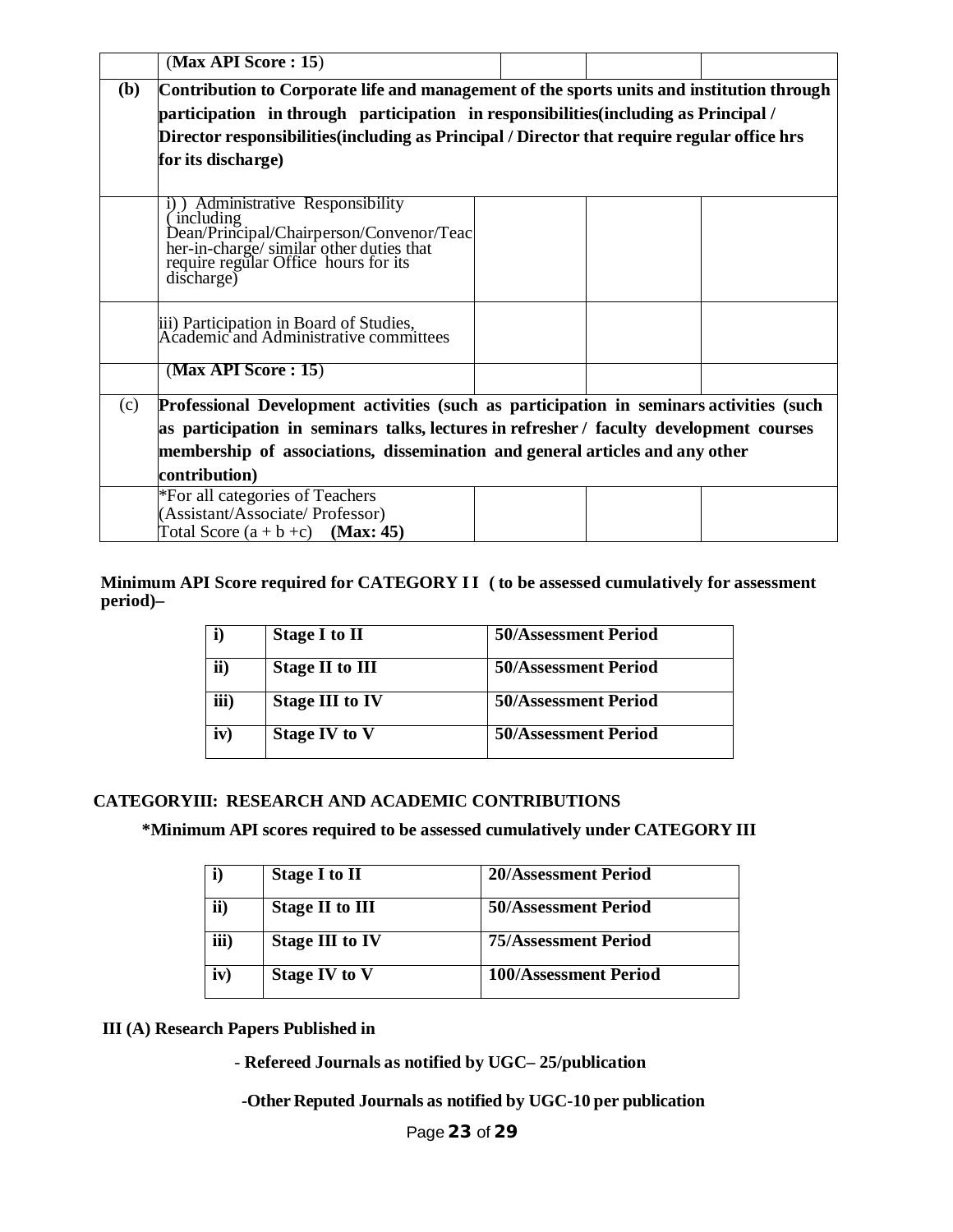| SI.<br>No. | <b>Title</b><br>with<br>page no. and date<br>of publication | Name of<br>the<br><b>Journal</b> | <b>ISSN/I</b><br><b>SBN</b><br>No. | Whether<br><b>Refereed</b><br>Journal/<br>Other<br><b>Reputed</b><br>Journal.<br>Impact<br>factor, if<br>any | of<br>No.<br>$Co$ -author you are | Whether   API<br>the main<br>author | score |
|------------|-------------------------------------------------------------|----------------------------------|------------------------------------|--------------------------------------------------------------------------------------------------------------|-----------------------------------|-------------------------------------|-------|
|            |                                                             |                                  |                                    |                                                                                                              |                                   |                                     |       |

\* Wherever relevant to any specific discipline, the API score for paper in refereed journal would be augmented as follows: (i) paper with impact factor less than 1 - by 5 points; (ii) papers with impact factor between 1 and 2 by 10 points; (iii) papers with impact factor between 2 and 5 by 15 points; (iv) papers with impact factor between 5 and 10 by 20 points: (v) papers with impact factor above 10 by 25 points. The API for joint publications shall be calculated in the following manner: Of the total score for the relevant category of publication by the concerned teacher, the First and Principal / corresponding author /supervisor / mentor would share equally 70% of the total points and the remaining 30% would be shared equally by all other authors.

# **III (B) Publications other than journal articles (books, chapters in books) as prescribed in UGC Regulation 2016.**

- Text /Reference Books published by International Publisher with ISBN/ISSN number as approved by University : 30 per book for single author
- Subject Books published by National level Publisher with ISBN/ISSN number or State /Central Govt. Publications as approved by University :20 per book for single author
- Subject Books published by other local Publisher with ISBN/ISSN number as approved by University :15 per book for single author
- Chapter in Books published by National / International level Publisher with ISBN/ISSN number as approved by University :

International -10 per chapter National – 05 per chapter

| SI.<br>No. | Title of the<br>subject book<br>with page no. | <b>Details</b><br><b>Publication</b><br>(Text)<br>/Reference/<br><b>Subject</b><br><b>Books/Chapte</b><br>r in Books | of ISSN/<br><b>ISBN</b><br>No. | Level of<br><b>Publishers</b> (Inte)<br>rnational/<br>National/<br><b>State/Central</b><br>Govt/ other<br>local Publisher | No. of<br>$Co-$<br>author | Whether<br>you are<br>the<br>main<br>author | <b>API</b><br>score |
|------------|-----------------------------------------------|----------------------------------------------------------------------------------------------------------------------|--------------------------------|---------------------------------------------------------------------------------------------------------------------------|---------------------------|---------------------------------------------|---------------------|
|            |                                               |                                                                                                                      |                                |                                                                                                                           |                           |                                             |                     |
|            |                                               |                                                                                                                      |                                |                                                                                                                           |                           |                                             |                     |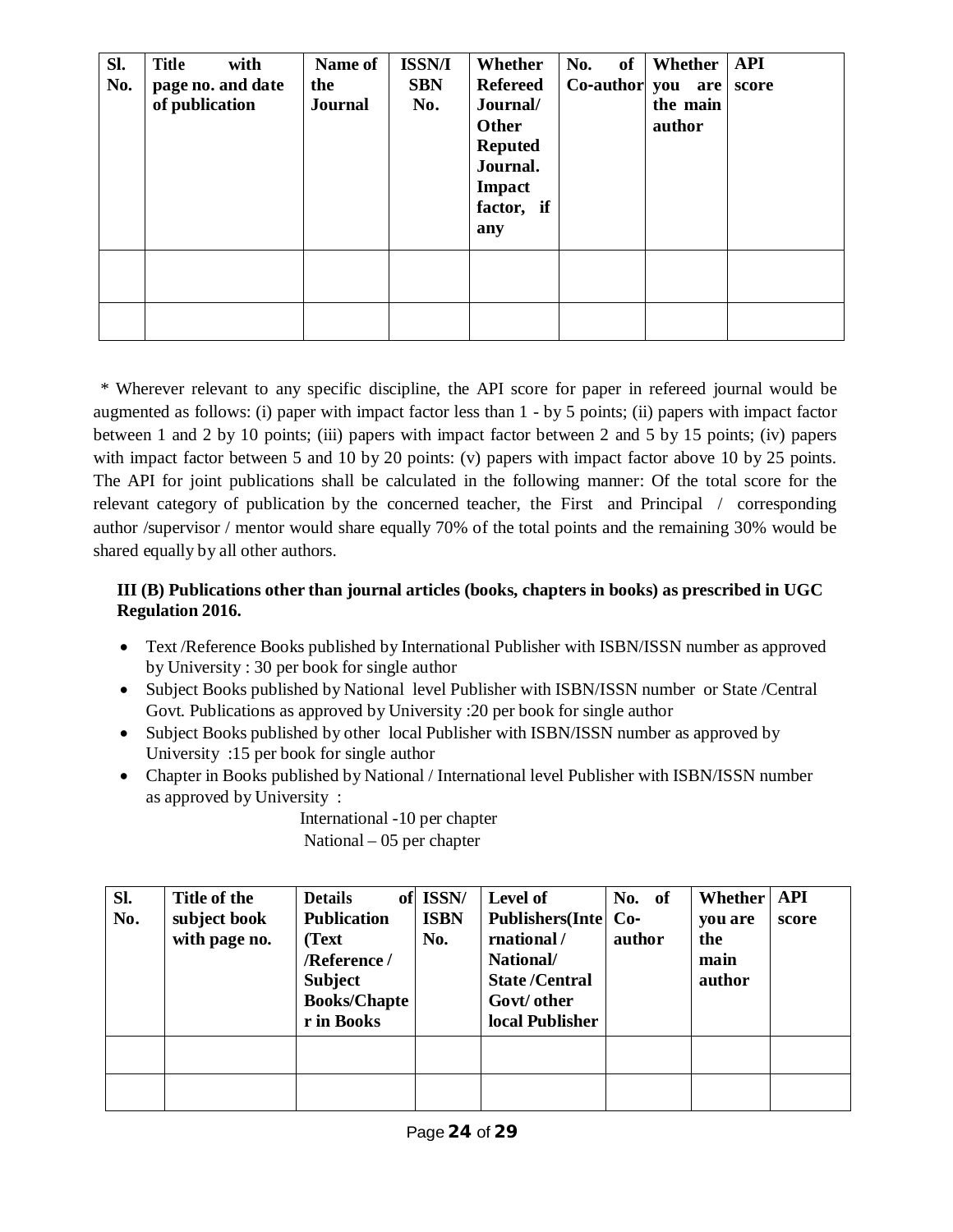## **III (C) RESEARCH PROJECTS**

## **III (C) (i) Sponsored Projects:**

(a) Major Project with grants above Rs.30 lakhs (science)/above Rs.5 lakhs (Arts) - 20 per project (b) Major Project with grants Rs.05 lakhs up to Rs.30 lakhs (science)/Rs.03 lakhs up to Rs.05 lakhs (Arts) - 15per project

(c) Minor Project with grants above Rs. 01 lakh up to Rs.05 lakhs (science)/Rs.01 lakh up to Rs.03lakhs (Arts) - 10 per project

| Sl. | Title of the Major / | Grant                                   | Date of                   | Grant/        | <b>API</b> score |
|-----|----------------------|-----------------------------------------|---------------------------|---------------|------------------|
| No. | <b>Minor Project</b> |                                         | sanctioni sanction of the | <b>Amount</b> |                  |
|     |                      | $\mathbf{n}\mathbf{g}$<br><b>Agency</b> | project & period          | mobilized     |                  |
|     |                      |                                         |                           | (Rs. lakh)    |                  |
|     |                      |                                         |                           |               |                  |
|     |                      |                                         |                           |               |                  |

## **III (C) (ii) Consultancy Projects:**

## **Amount Mobilized with a minimum of Rs.10 lakhs( Science)/Rs. 02 lakhs ( Arts)-** 10 for every Rs.10 lakhs and Rs.02 lakhs

| SI.<br>No. | Title of the<br><b>Consultancy Project</b><br>with sanction order period of<br><b>No. and Date</b> | Name of the Date of<br>Agency $\&$<br>approval of<br>the<br>sanctioned<br>project | agreement with Amount<br>the Agency | Grant/<br>mobilized<br>(Rs. lakh) | <b>API</b> score |
|------------|----------------------------------------------------------------------------------------------------|-----------------------------------------------------------------------------------|-------------------------------------|-----------------------------------|------------------|
|            |                                                                                                    |                                                                                   |                                     |                                   |                  |

**III (C) (iii) Projects outcome/outputs**

# **API scores for Science:**

 Patent / Technology transfer / Product/Process (for Science)-**30 for each International /20 for each National level output.**

**(a) For Science Patent / Technology transfer / Product/Process**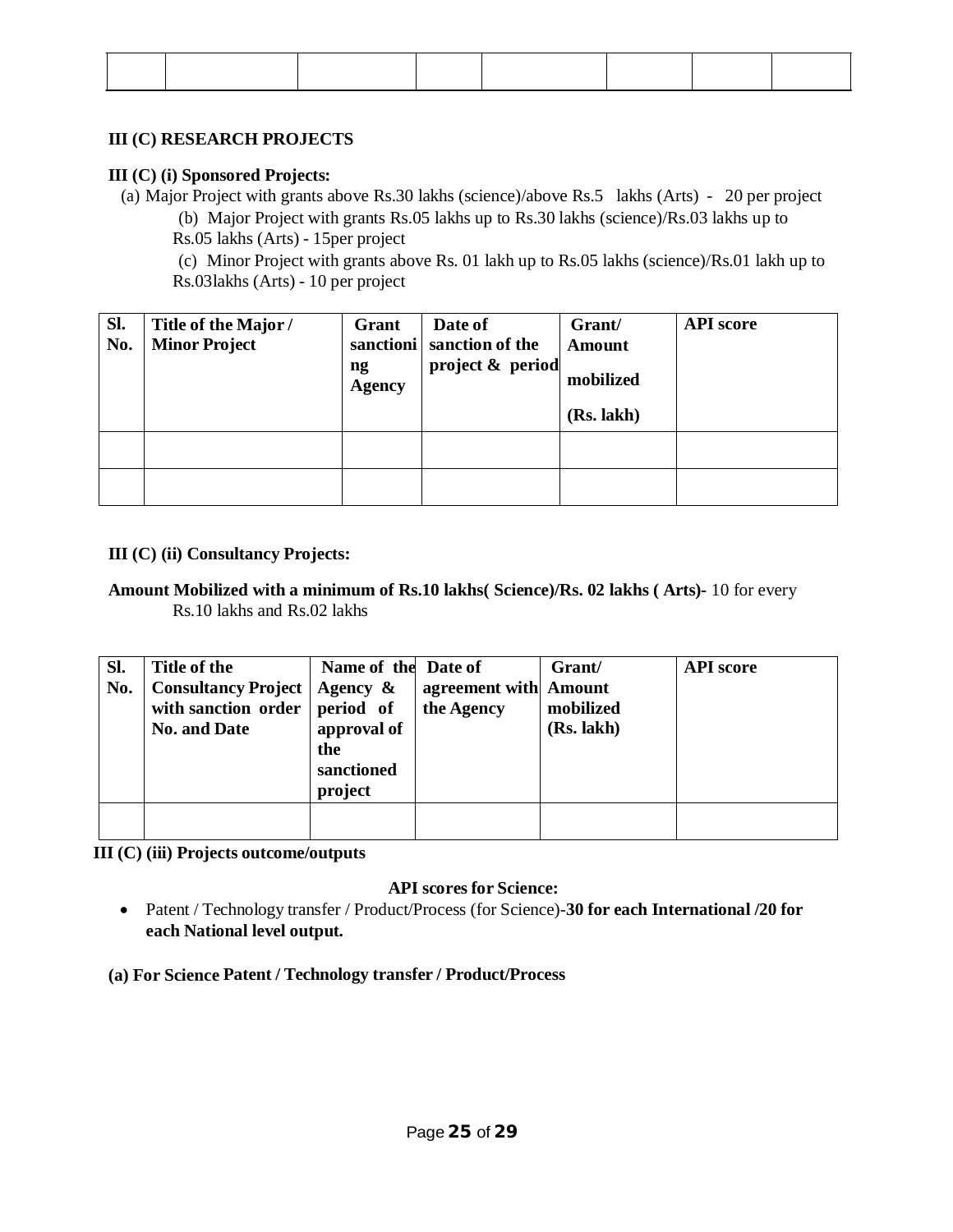| SI.<br>No. | Details of the Patent Date of<br>/ Technology transfer acceptance<br>/ Product/Process | with year | Whether the<br>patent/Technology/<br><b>Product/Process</b><br>belongs to the<br>applicant individually<br>or in group | <b>National</b><br>/International | <b>API</b> score |
|------------|----------------------------------------------------------------------------------------|-----------|------------------------------------------------------------------------------------------------------------------------|-----------------------------------|------------------|
|            |                                                                                        |           |                                                                                                                        |                                   |                  |
|            |                                                                                        |           |                                                                                                                        |                                   |                  |

## **API Score for Arts**

- Major Policy document prepared for International bodies like WHO/UNO/UNESCO/UNICEF etc. Central/State Government /local Bodies (for Arts )
	- a) Major Policy document prepared for International bodies-30
	- b) Central Government-20
	- c) State Government --10
		- d) Local Bodies---05

#### **b) For Arts: Major Policy document prepared for International bodies**

| SI.<br>No. | <b>Title of Major Policy</b><br>document prepared | Name of Date of<br>the body<br>for which<br>documents<br>prepared | acceptance of<br>the documents<br>by the | International/<br><b>National/Central</b><br>Govt./State<br><b>Govt./Local Bodies.</b> | <b>API</b> score |
|------------|---------------------------------------------------|-------------------------------------------------------------------|------------------------------------------|----------------------------------------------------------------------------------------|------------------|
|            |                                                   |                                                                   |                                          |                                                                                        |                  |
|            |                                                   |                                                                   |                                          |                                                                                        |                  |

#### **III(D) Research Guidance**

**API Score – (i)** Ph.D. awarded/ Thesis Submitted – 15 (science) & 10(Arts ) /candidate

(ii)M. Phil Degree Awarded/Thesis Submitted  $-5$  (for both Science & Arts)/ candidate.

| Sl. No.   Number enrolled | <b>Degree</b><br>awarded | <b>Thesis</b><br><b>Submitted</b> | <b>API</b> score |
|---------------------------|--------------------------|-----------------------------------|------------------|
| M. Phil. or equivalent    |                          |                                   |                  |
| Ph. D. or equivalent      |                          |                                   |                  |

**III(E) Fellowships, Awards and Invited lectures delivered in conferences/seminar**

#### **III)E.(i) Fellowship /Award :**

a)International Award/Fellowship from academic bodies- 15/award & 15 / fellowship

b) National Award/Fellowship from academic bodies- 10/award & 10 / fellowship

c) State /University level Award from academic bodies- 05/award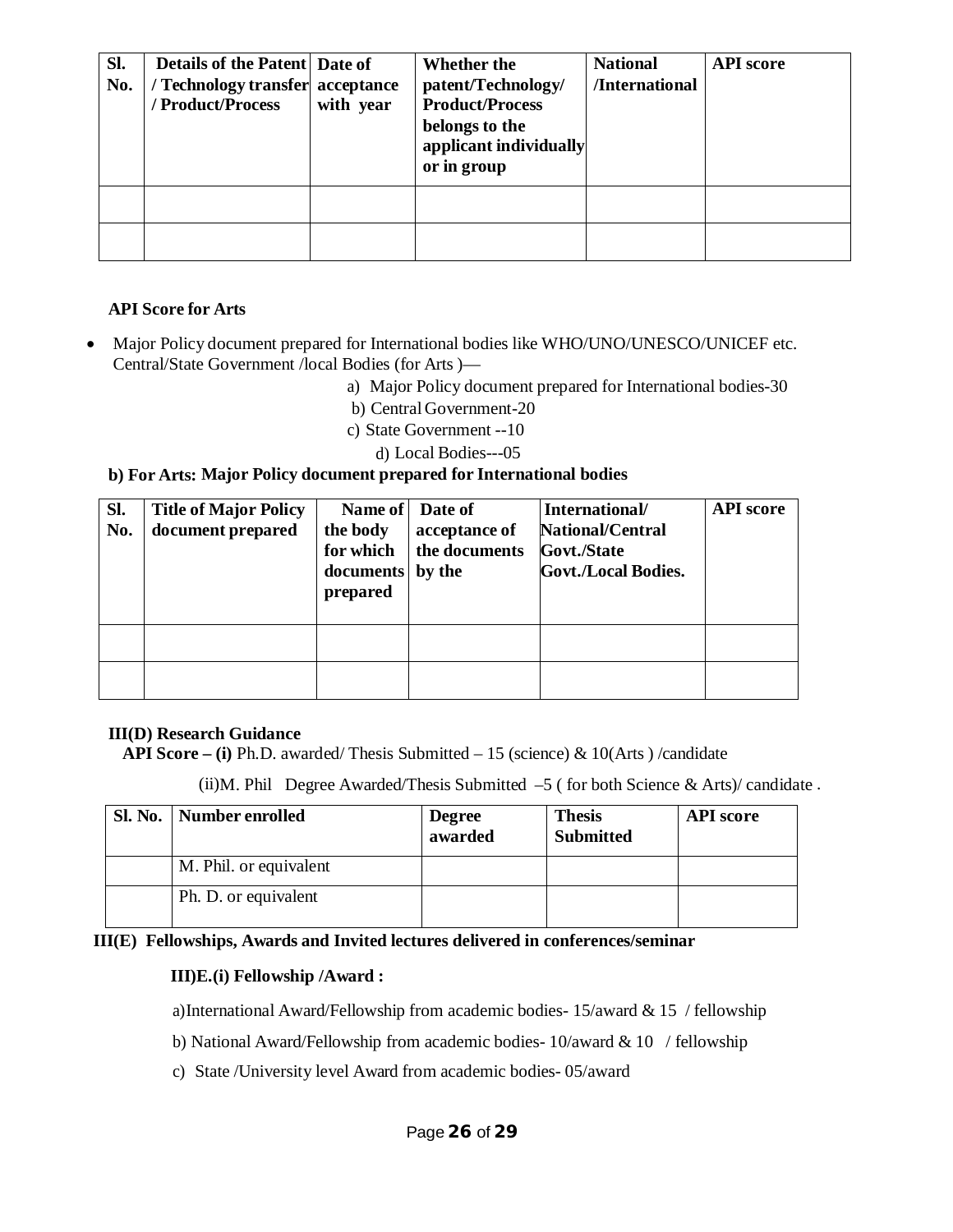| Sl. No. | Title of the<br><b>Award /Fellowship</b> | <b>International</b> Name of the<br>/National/<br><b>State</b><br>/University<br>level | <b>Academic</b><br>body<br>awarding the<br>Fellowship<br>/Award | Date & Year of the<br>achievement | <b>API</b> Score |
|---------|------------------------------------------|----------------------------------------------------------------------------------------|-----------------------------------------------------------------|-----------------------------------|------------------|
|         |                                          |                                                                                        |                                                                 |                                   |                  |
|         |                                          |                                                                                        |                                                                 |                                   |                  |

## **III) E.(ii) Invited Lectures/papers.**

- a) International-7/lecture or 5/paper presented
- b) National-5/lecture or 3/paper presented
- c) State /University level-3 /lecture or 2/paper presented

| SI.<br>No. | <b>Title</b><br>of<br>the<br>invited lecture<br>/paper<br>presented | Title<br>of<br>Conference/<br><b>Seminar with</b><br>date | Organized<br>by | Whether<br><b>International/Nati</b><br>onal /State or<br><b>University level</b> | <b>API</b> score |
|------------|---------------------------------------------------------------------|-----------------------------------------------------------|-----------------|-----------------------------------------------------------------------------------|------------------|
|            |                                                                     |                                                           |                 |                                                                                   |                  |
|            |                                                                     |                                                           |                 |                                                                                   |                  |
|            | Total*:                                                             |                                                           |                 |                                                                                   |                  |

**\*The score under this sub-category shall be restricted to 20% of the minimum fixed for Category III for any assessment period**

| <b>Stage I to II</b>   | 04/Assessment Period        |
|------------------------|-----------------------------|
| Stage II to III        | <b>10/Assessment Period</b> |
| <b>Stage III to IV</b> | <b>15/Assessment Period</b> |
| <b>Stage IV to V</b>   | 20/Assessment Period        |
|                        |                             |

#### **III(F) Development of e-learning delivery process /material**

(The following Table will duly be approved by the authorized person of the concerned University nominated by the Vice Chancellor, viz. Pro-Vice Chancellor or Dean or Head of the Department.

#### **API score -10/ Module**

| Sl. Title of the | Module              | Date and | Whether                     | <b>API</b> Score |
|------------------|---------------------|----------|-----------------------------|------------------|
| No. Module       | prepared for        | year of  | uploaded the e-             |                  |
|                  | <b>Course/Paper</b> | delivery | matter in the               |                  |
|                  |                     |          | /presentatio website of the |                  |
|                  |                     | n        | institution for             |                  |
|                  |                     |          | all after the               |                  |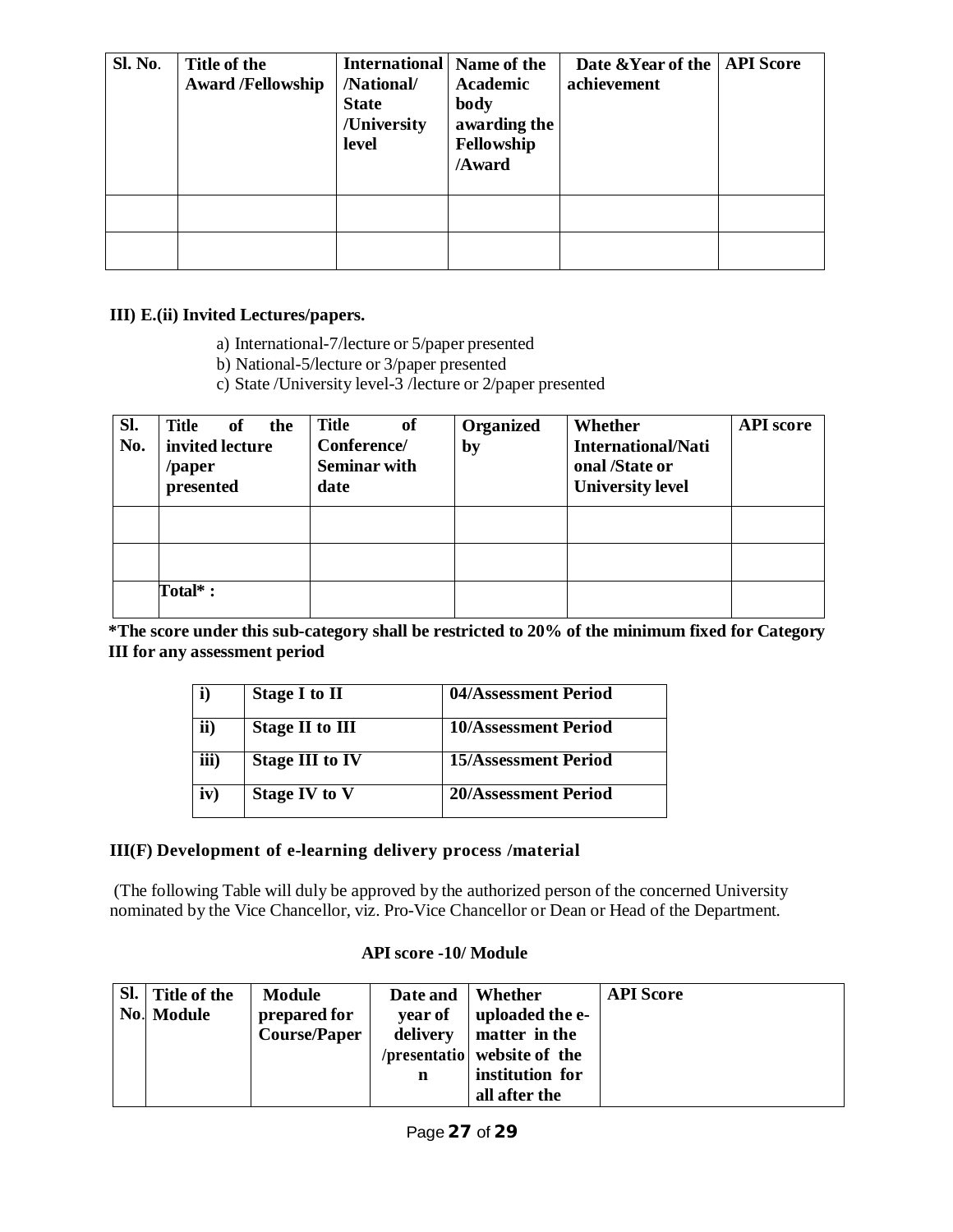\***Minimum total API scores required for promotion under CATEGORY I + CATEGORY II\*:**

| i)   | <b>Stage I to II</b>   | 90/Assessment Period         |
|------|------------------------|------------------------------|
| ii)  | <b>Stage II to III</b> | 120/Assessment Period        |
| iii) | <b>Stage III to IV</b> | <b>150/Assessment Period</b> |
| iv)  | <b>Stage IV to V</b>   | <b>180/Assessment Period</b> |

**\* Teachers may score the balance of points from either Category II or Category III to achieve the minimum score required under Category II + III.**

# **IV. Summary of API scores:**

|               | <b>Criteria</b>                                                                                                                                                 | <b>API Score for previous</b><br>$3/4/5/6$ academic years as<br>applicable for specific<br>proposed stage of promotion |  |  |  |  | <b>Total API</b><br>score for<br>assessment<br>period | Percentage<br><b>Distribution of</b><br><b>Weightage Points in</b><br>the Expert<br><b>Assessment</b><br>(applicable only for<br>selection committee) |
|---------------|-----------------------------------------------------------------------------------------------------------------------------------------------------------------|------------------------------------------------------------------------------------------------------------------------|--|--|--|--|-------------------------------------------------------|-------------------------------------------------------------------------------------------------------------------------------------------------------|
| $\bf{I}$      | <b>CATEGORY I:</b><br>Teaching, learning and                                                                                                                    |                                                                                                                        |  |  |  |  |                                                       |                                                                                                                                                       |
|               | evaluation related activities                                                                                                                                   |                                                                                                                        |  |  |  |  |                                                       |                                                                                                                                                       |
|               | (to be assessed yearly)                                                                                                                                         |                                                                                                                        |  |  |  |  |                                                       |                                                                                                                                                       |
| $\mathbf{I}$  | <b>CATEGORY II:</b><br>Co curricular, extension<br>and professional<br>development related activity<br>to be assessed<br>cumulatively for<br>assessment period) |                                                                                                                        |  |  |  |  |                                                       |                                                                                                                                                       |
| III           | <b>CATEGORY III:</b><br><b>Research and Academic</b><br>Contributions (to be<br>assessed cumulatively for<br>assessment period)                                 |                                                                                                                        |  |  |  |  |                                                       |                                                                                                                                                       |
| $II +$<br>III | <b>Total API score (Category</b><br>$II + Category III$<br><b>Assessment Period)</b>                                                                            |                                                                                                                        |  |  |  |  |                                                       |                                                                                                                                                       |
|               |                                                                                                                                                                 |                                                                                                                        |  |  |  |  |                                                       |                                                                                                                                                       |